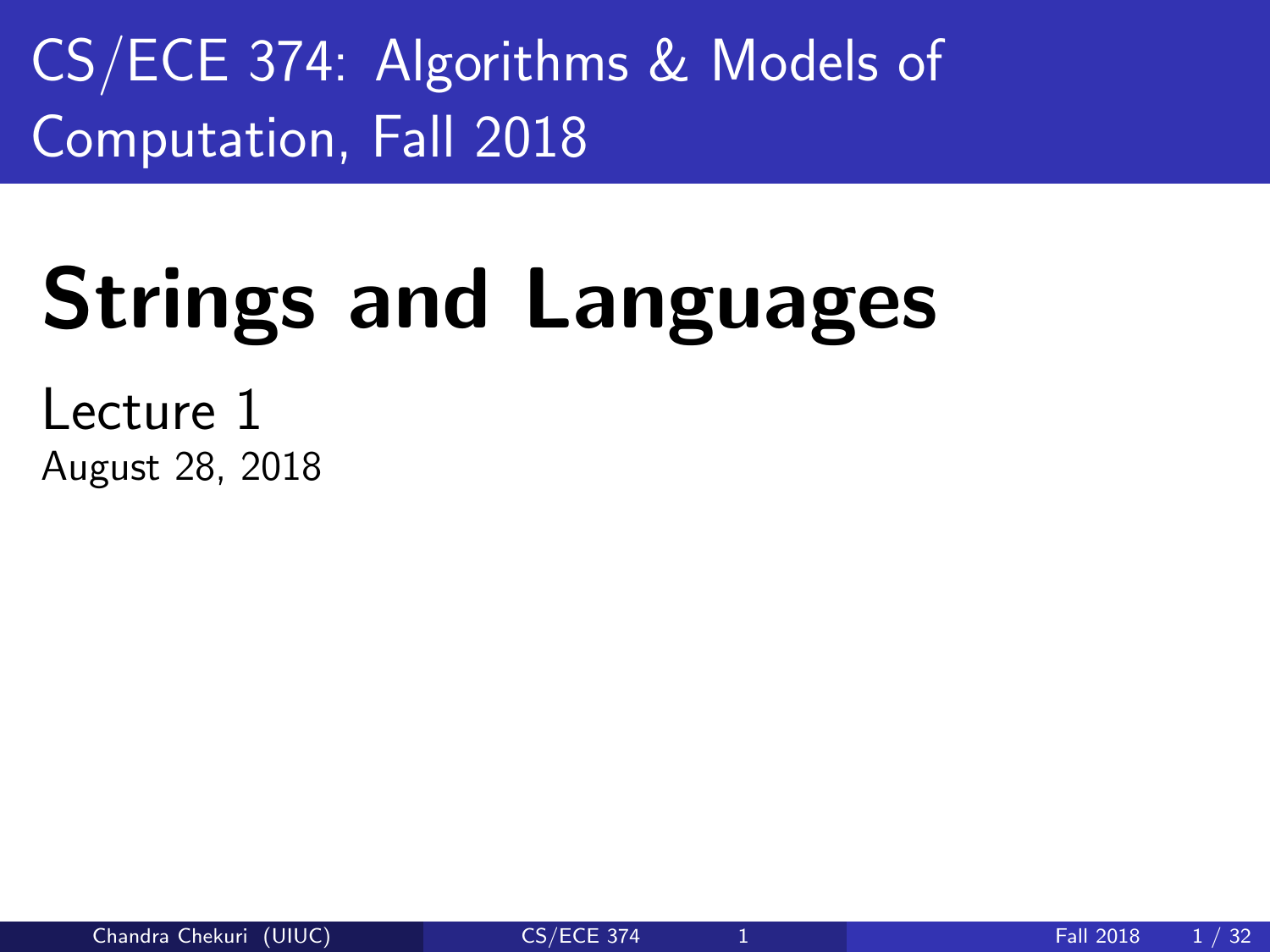## <span id="page-1-0"></span>Part I

**[Strings](#page-1-0)**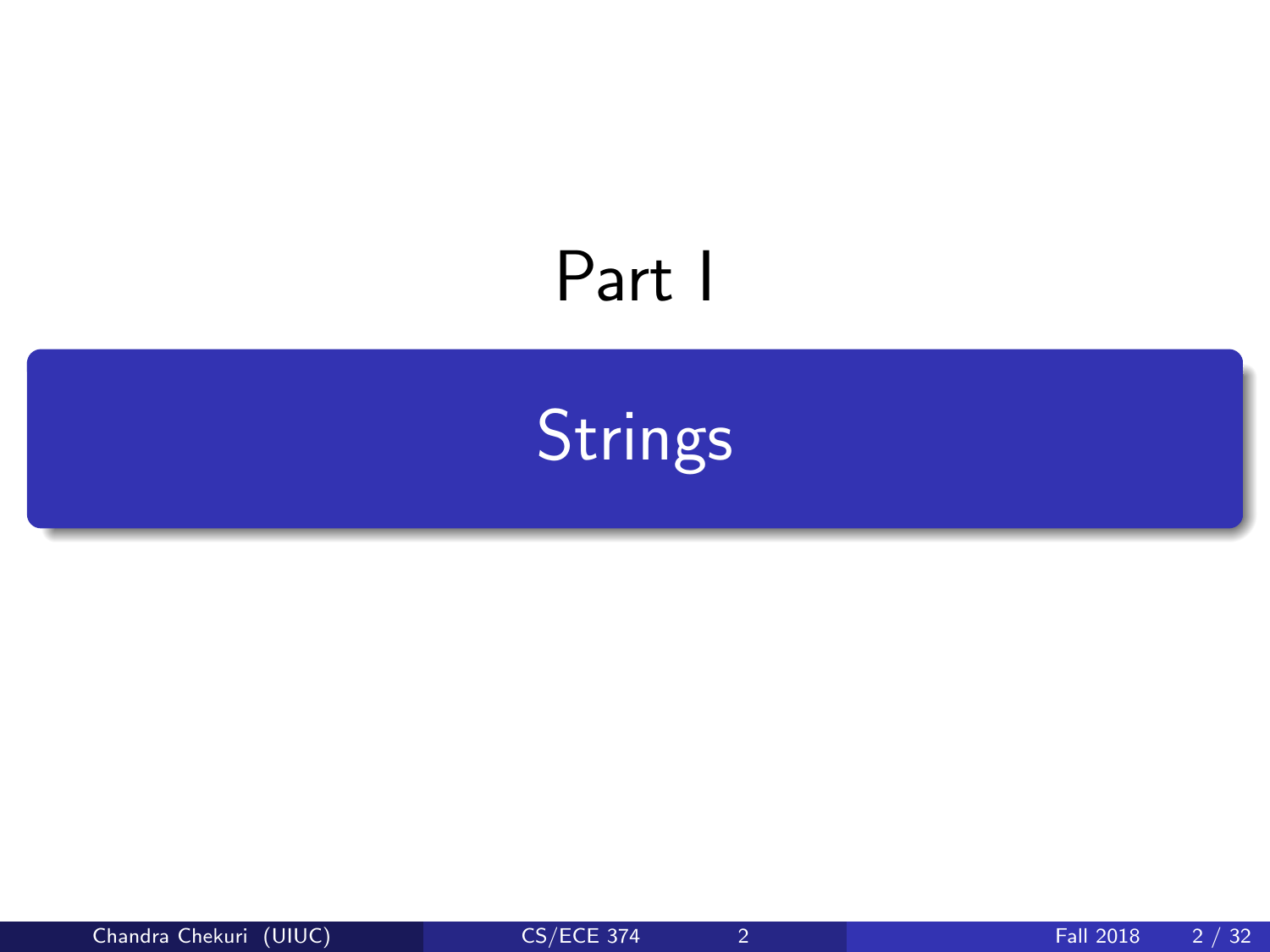## String Definitions

### Definition

- **1** An alphabet is a **finite** set of symbols. For example  $\Sigma = \{0, 1\}, \Sigma = \{a, b, c, \ldots, z\},\$  $\Sigma = \{$  (moveforward),  $\langle$  moveback) are alphabets.
- 2 A string/word over  $\Sigma$  is a finite sequence of symbols over  $\Sigma$ . For example, '0101001', 'string', ' $\langle$ moveback $\rangle$  $\langle$ rotate90 $\rangle'$
- $\bullet$   $\epsilon$  is the empty string.
- **•** The length of a string w (denoted by  $|w|$ ) is the number of symbols in w. For example,  $|101| = 3$ ,  $|\epsilon| = 0$
- 5 For integer  $n\geq 0$ ,  $\mathbf{\Sigma}^n$  is set of all strings over  $\mathbf \Sigma$  of length  $n.$  $\Sigma^*$  is th set of all strings over  $\Sigma$ .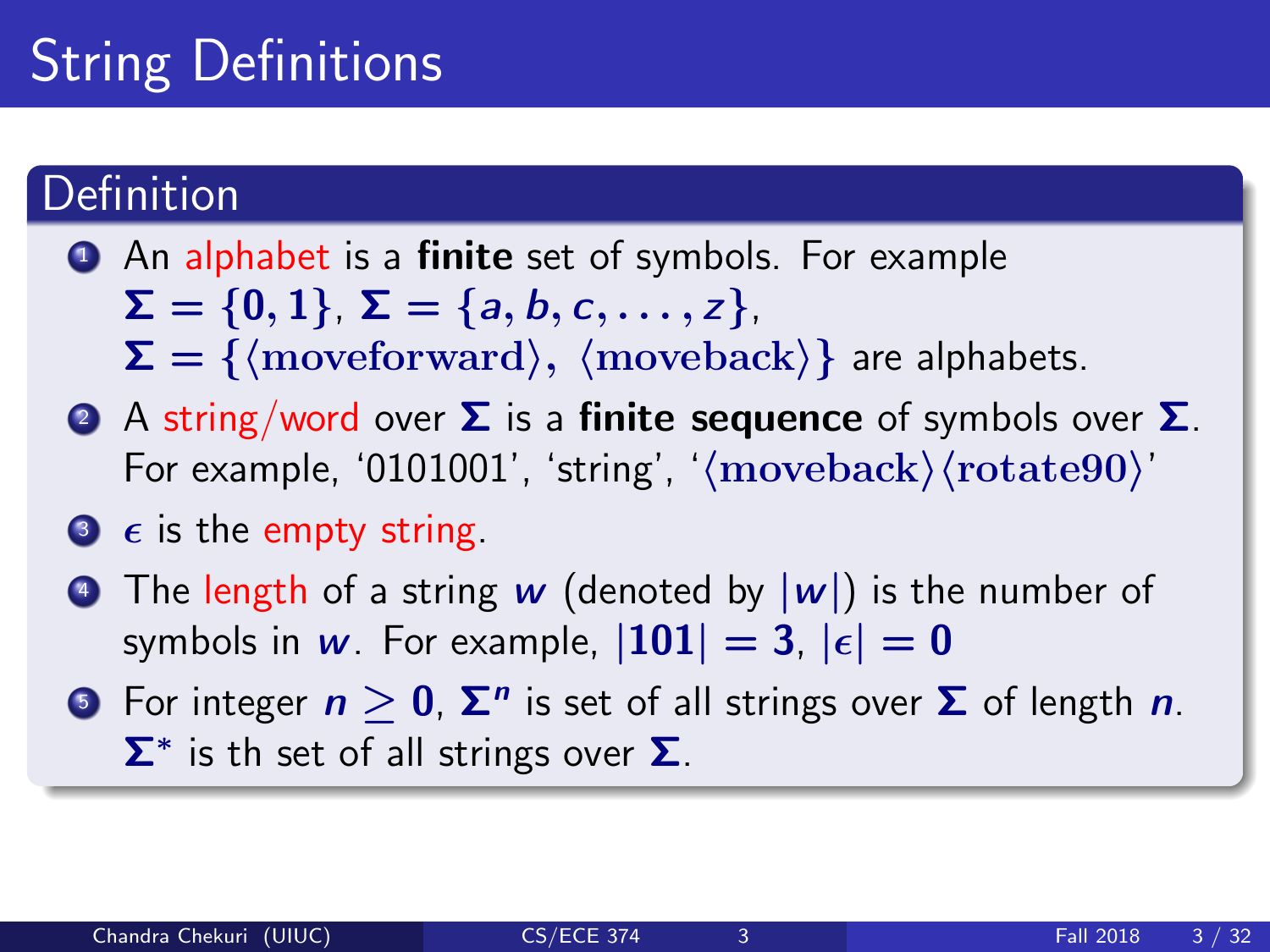## Formally

Formally strings are defined recursively/inductively:

- $\bullet$   $\epsilon$  is a string of length **0**
- ax is a string if  $a \in \Sigma$  and x is a string. The length of ax is  $1 + |x|$

The above definition helps prove statements rigorously via induction.

• Alternative recursive defintion useful in some proofs: xa is a string if  $a \in \Sigma$  and x is a string. The length of xa is  $1 + |x|$ 

### Convention

- **a, b, c,...** denote elements of  $\Sigma$
- $\bullet$  w, x, y, z,  $\bullet$  denote strings
- $\bullet$  A, B, C,  $\dots$  denote sets of strings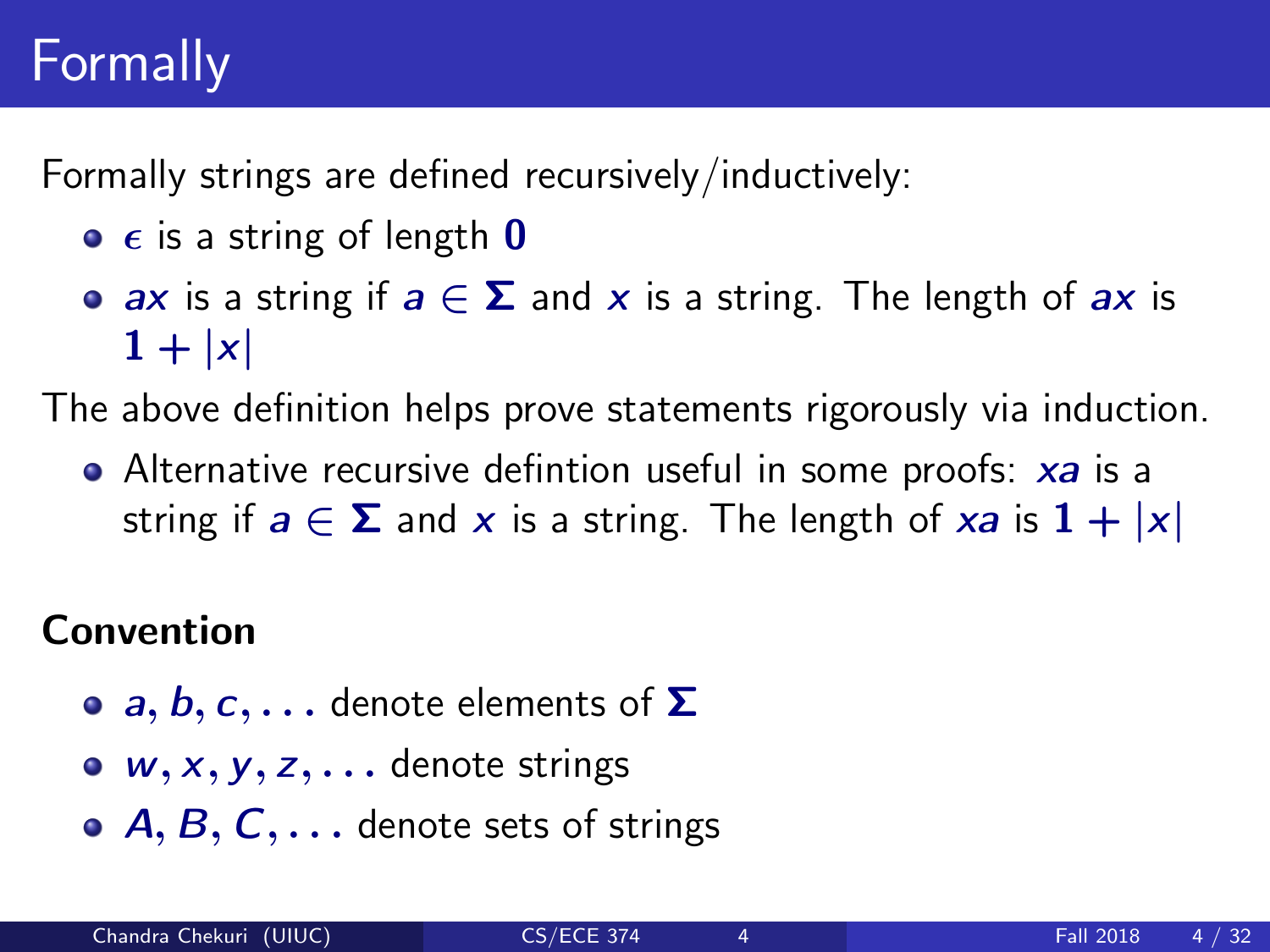### Much ado about nothing

- $\bullet$   $\epsilon$  is a string containing no symbols. It is not a set
- $\bullet$  { $\epsilon$ } is a set containing one string: the empty string. It is a set, not a string.
- $\bullet$  Ø is the empty set. It contains no strings.
- $\{\emptyset\}$  is a set containing one element, which itself is a set that contains no elements.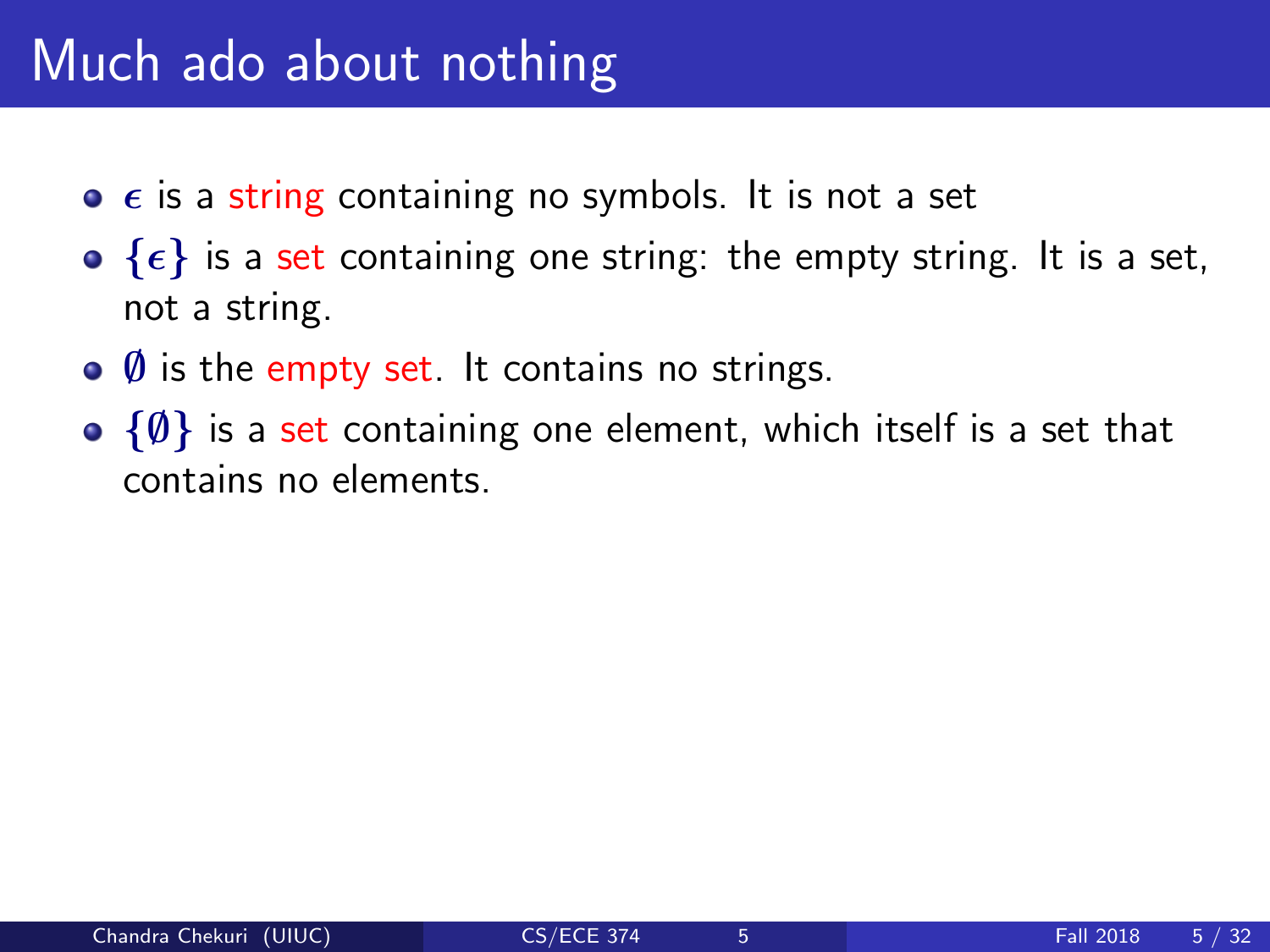### Concatenation and properties

 $\bullet$  If x and y are strings then  $xy$  denotes their concatenation. Formally we define concatenation recursively based on definition of strings:

• 
$$
xy = y
$$
 if  $x = \epsilon$ 

• 
$$
xy = a(wy)
$$
 if  $x = aw$ 

Sometimes  $xy$  is written as  $x \cdot y$  to explicitly note that  $\cdot$  is a binary operator that takes two strings and produces another string.

- concatenation is associative:  $(uv)w = u(vw)$  and hence we write **uvw**
- $\bullet$  not commutative:  $uv$  not necessarily equal to  $vu$
- identity element:  $\epsilon u = u\epsilon = u$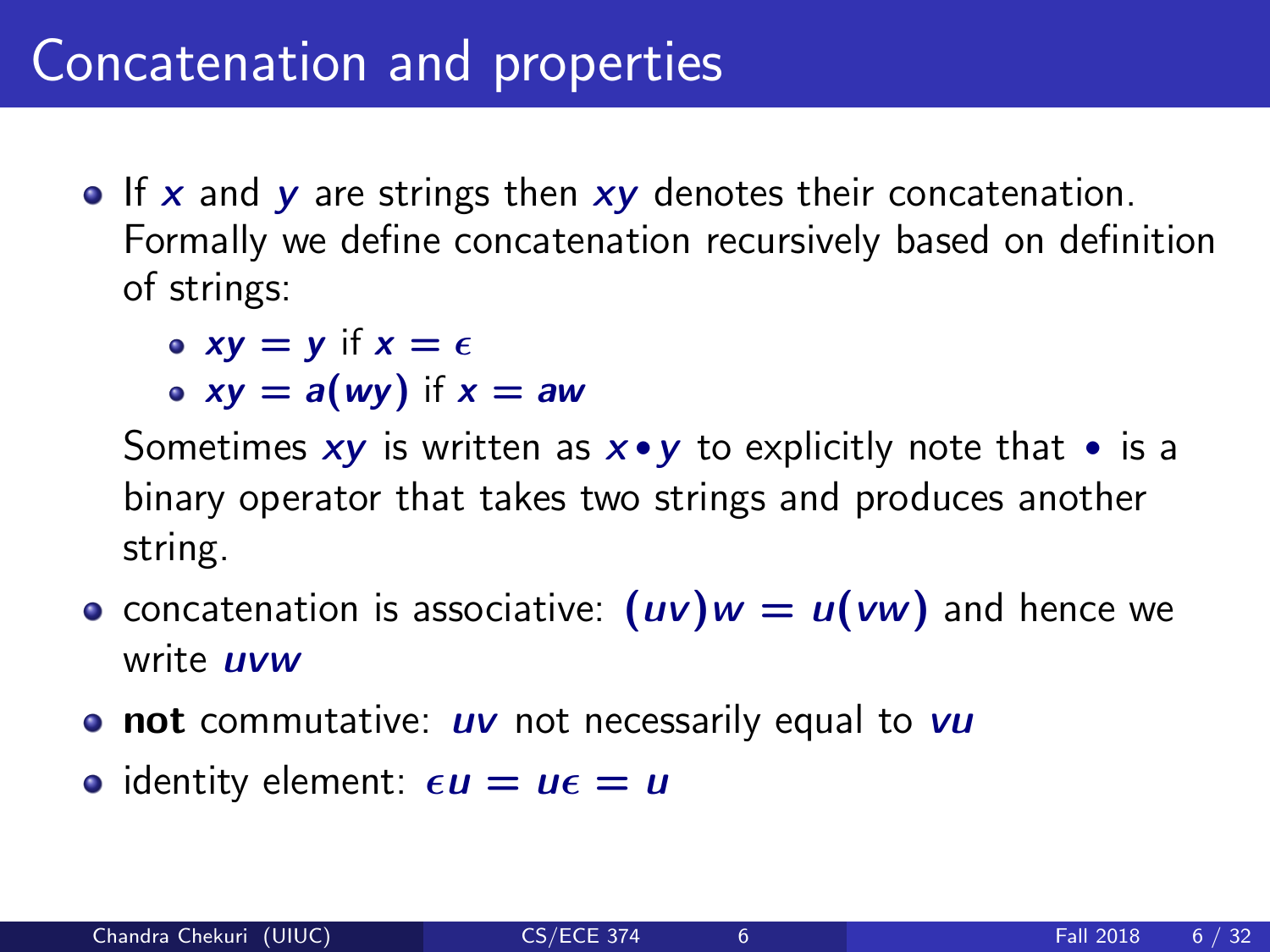## Substrings, prefix, suffix, exponents

### Definition

### $\bullet\mathbf{v}$  is substring of w iff there exist strings  $x, y$  such that  $w = xvy$ .

- If  $x = \epsilon$  then v is a prefix of w
- If  $y = \epsilon$  then v is a suffix of w
- **2** If  $w$  is a string then  $w^n$  is defined inductively as follows:  $w^n = \epsilon$  if  $n = 0$  $w^n = ww^{n-1}$  if  $n > 0$

Example:  $(blah)^4 = blahblahblahblah$ .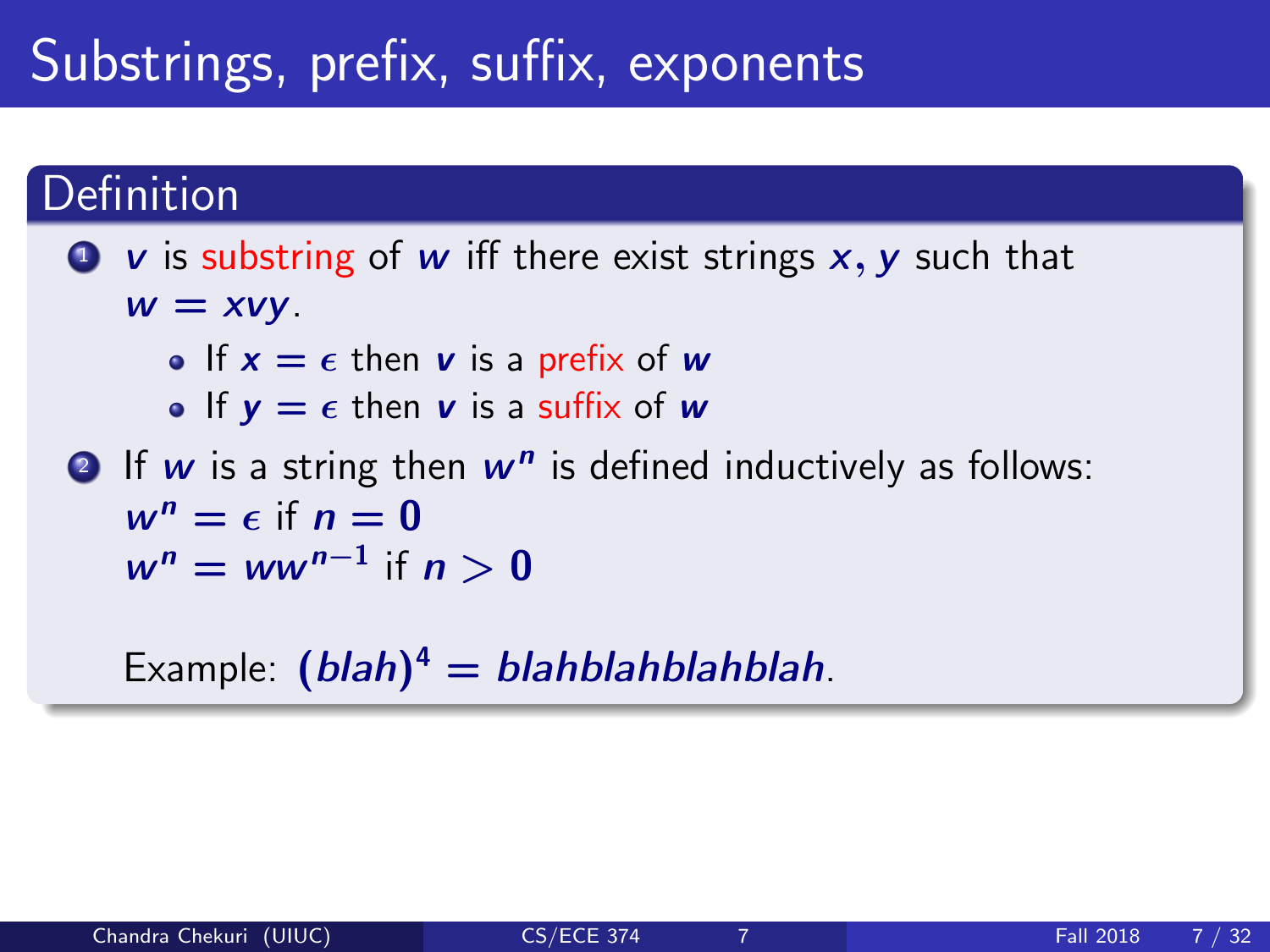### Definition

Given two sets **A** and **B** of strings (over some common alphabet  $\Sigma$ ) the concatenation of  $\bf{A}$  and  $\bf{B}$  is defined as:

 $AB = \{xy \mid x \in A, y \in B\}$ 

Example:  $A = \{fido, rover, spot\}$ ,  $B = \{fluffy, tabby\}$  then  $AB = \{fiodfulffy, fidotabby, roverfluffy, \ldots\}.$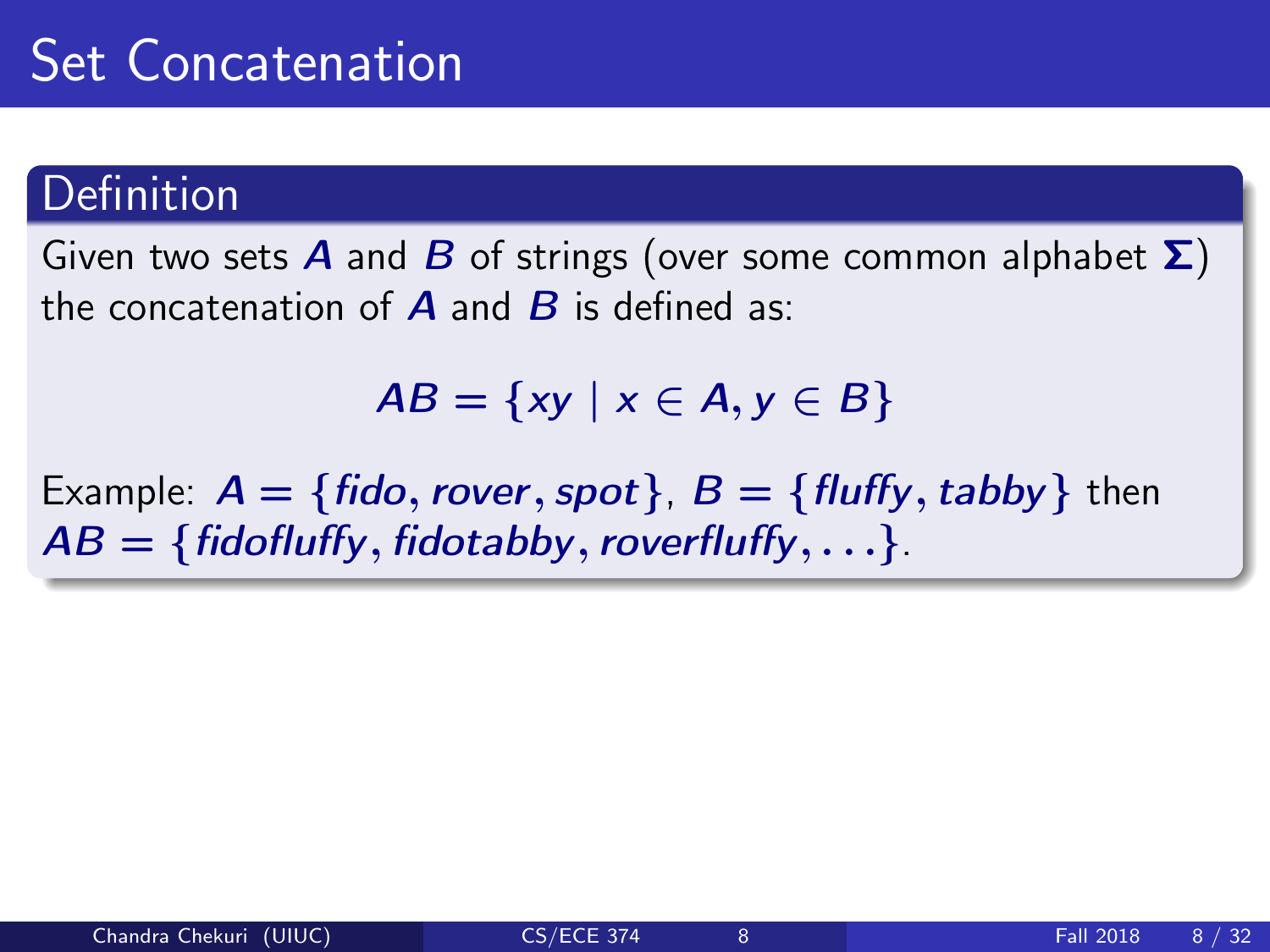## Σ<sup>∗</sup> and languages

### Definition

 $\sum$   $\sum$ <sup>n</sup> is the set of all strings of length n. Defined inductively as follows:

 $\Sigma^n = \{\epsilon\}$  if  $n = 0$  $\Sigma^n = \Sigma \Sigma^{n-1}$  if  $n > 0$ 

 $\sum^* = \cup_{n\geq 0} \mathsf{\Sigma}^n$  is the set of all finite length strings

3  $\Sigma^+ = \cup_{n \geq 1} \Sigma^n$  is the set of non-empty strings.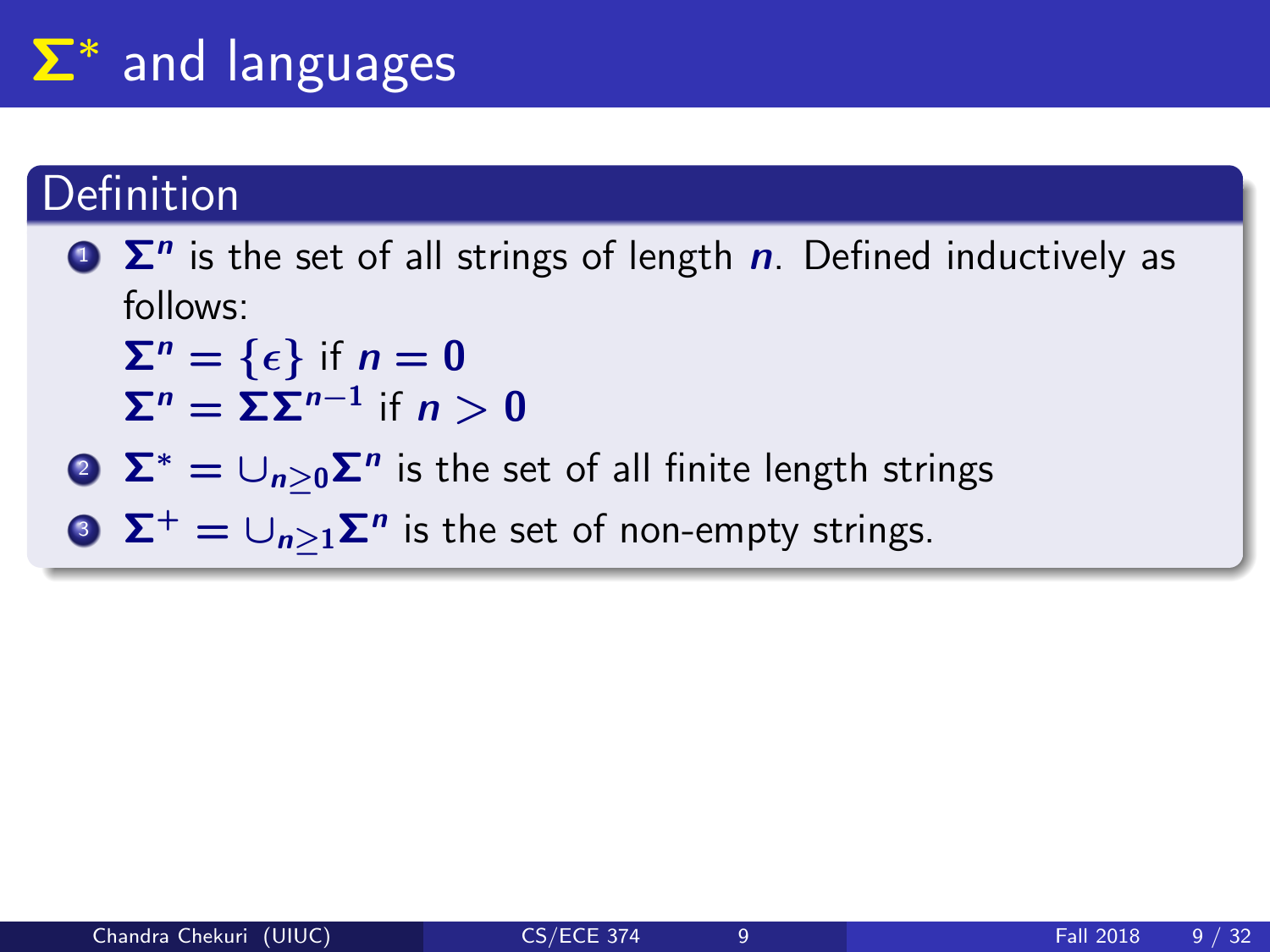## Σ<sup>∗</sup> and languages

### Definition

 $\sum$   $\sum$ <sup>n</sup> is the set of all strings of length n. Defined inductively as follows:

 $\Sigma^n = \{\epsilon\}$  if  $n = 0$  $\Sigma^n = \Sigma \Sigma^{n-1}$  if  $n > 0$ 

 $\sum^* = \cup_{n\geq 0} \mathsf{\Sigma}^n$  is the set of all finite length strings

3  $\Sigma^+ = \cup_{n \geq 1} \Sigma^n$  is the set of non-empty strings.

### **Definition**

A language  $L$  is a set of strings over  $\boldsymbol{\Sigma}$ . In other words  $L \subseteq \boldsymbol{\Sigma}^*$ .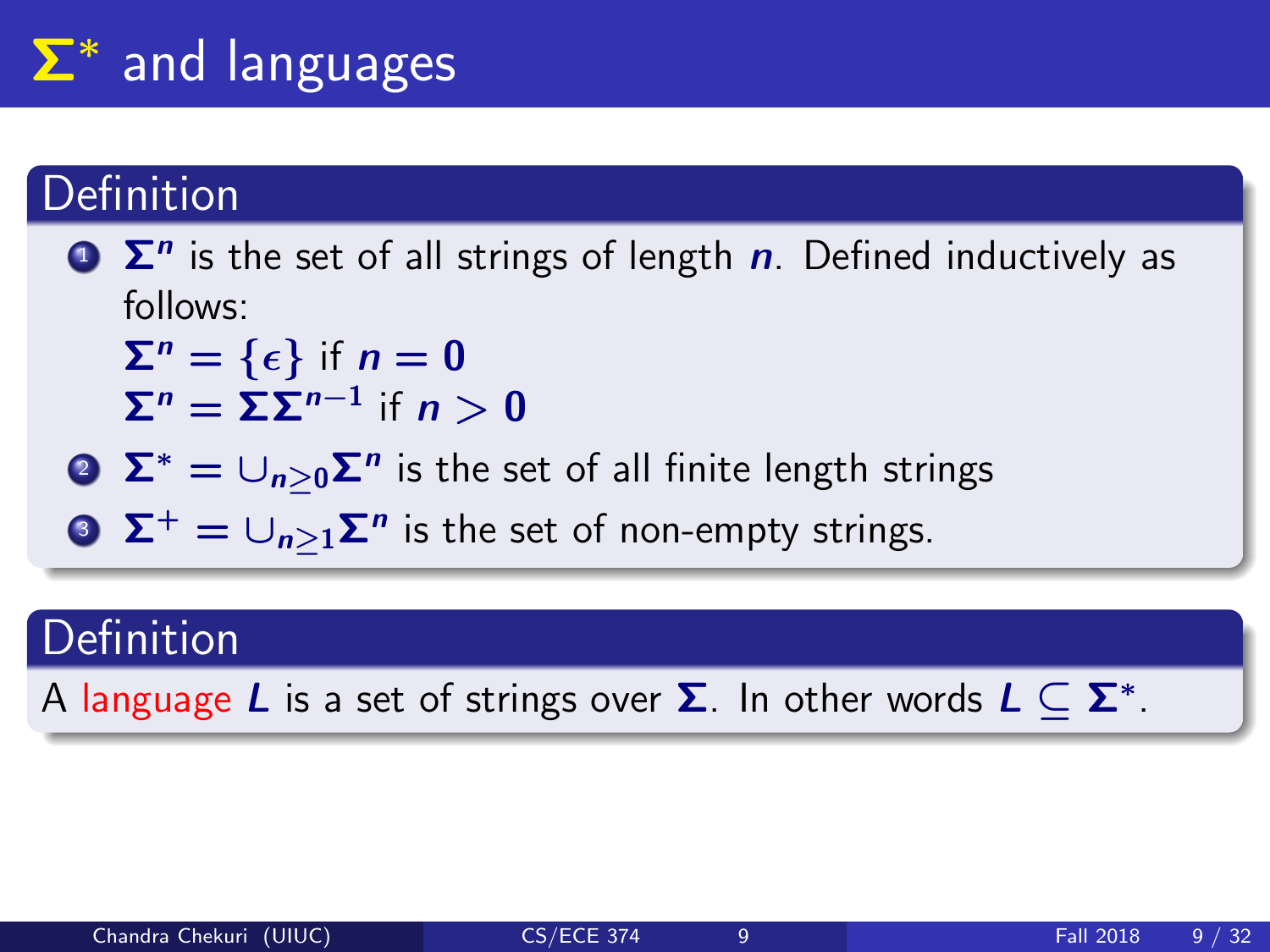### Exercise

Answer the following questions taking  $\Sigma = \{0, 1\}$ .

- $\mathbf 1$  What is  $\mathbf \Sigma^0$ ?
- **2** How many elements are there in  $\Sigma^3$ ?
- $\bullet$  How many elements are there in  $\mathbf{\Sigma}^n?$
- What is the length of the longest string in  $\Sigma$ ? Does  $\Sigma^*$  have strings of infinite length?
- **5** If  $|u| = 2$  and  $|v| = 3$  then what is  $|u \cdot v|$ ?
- **D** Let  $\boldsymbol{u}$  be an arbitrary string  $\boldsymbol{\Sigma}^*$ . What is  $\boldsymbol{\epsilon} \boldsymbol{u}$ ? What is  $\boldsymbol{u} \boldsymbol{\epsilon}$ ?
- **D** Is  $uv = vu$  for every  $u, v \in \mathbb{Z}^*$ ?
- **8** Is  $(uv)w = u(vw)$  for every  $u, v, w \in \Sigma^*$ ?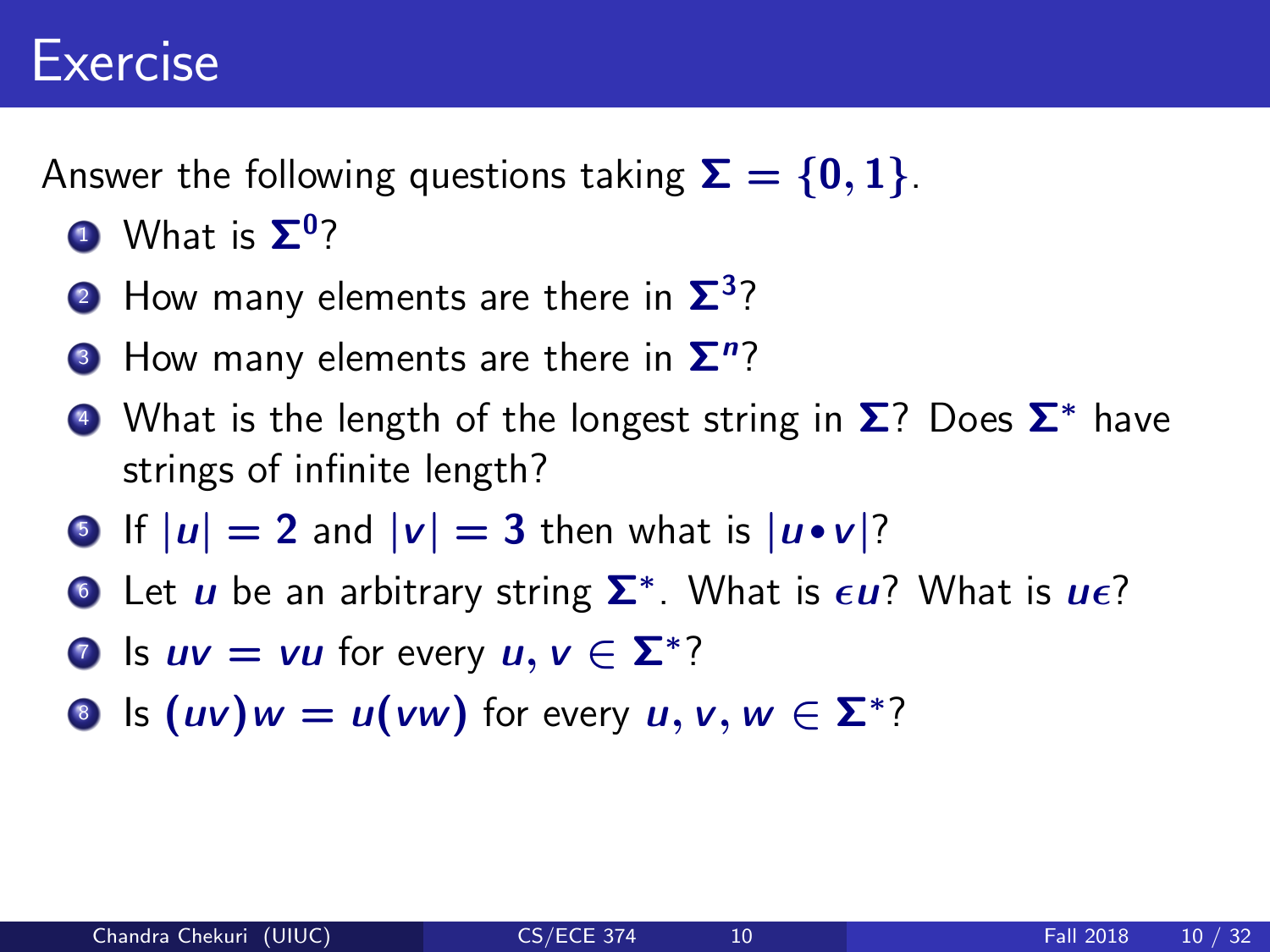## Canonical order and countability of strings

### **Definition**

An set  $\bm{A}$  is countably infinite if there is a bijection  $\bm{f}$  between the natural numbers and A.

Alternatively:  $\bm{A}$  is countably infinite if  $\bm{A}$  is an infinite set and there is an enumeration of elements of A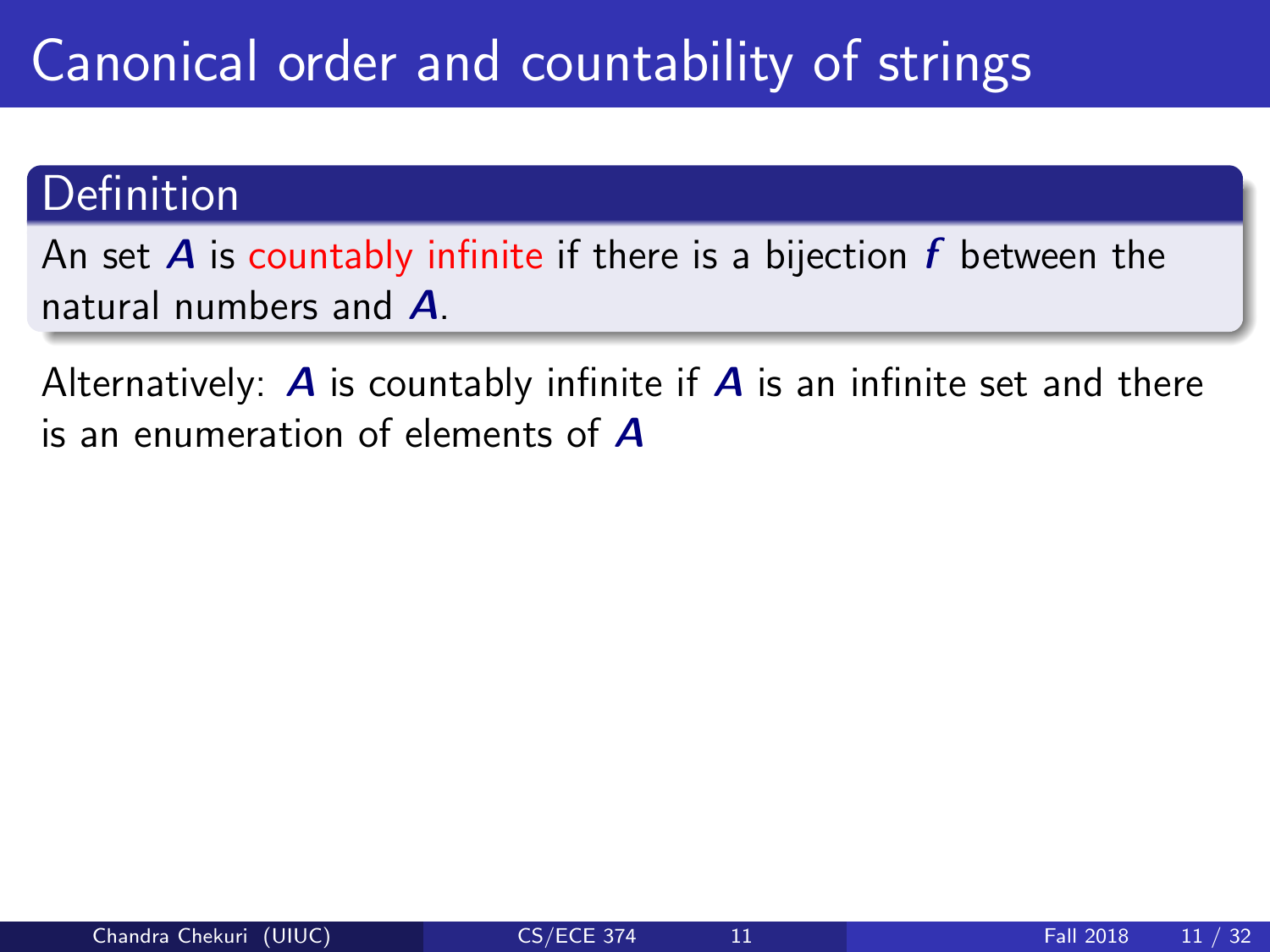## Canonical order and countability of strings

### Definition

An set **A** is countably infinite if there is a bijection  $f$  between the natural numbers and A.

Alternatively:  $\bm{A}$  is countably infinite if  $\bm{A}$  is an infinite set and there is an enumeration of elements of A

#### Theorem

 $\Sigma^*$  is countably infinite for every finite  $\Sigma$ .

Enumerate strings in order of increasing length and for each given length enumerate strings in dictionary order (based on some fixed ordering of  $\Sigma$ ). Example:  $\{0,1\}^* = \{\epsilon, 0, 1, 00, 01, 10, 11, 000, 001, 010, \ldots\}$ .  ${a, b, c}^* = {\epsilon, a, b, c, aa, ab, ac, ba, bb, bc, ...}$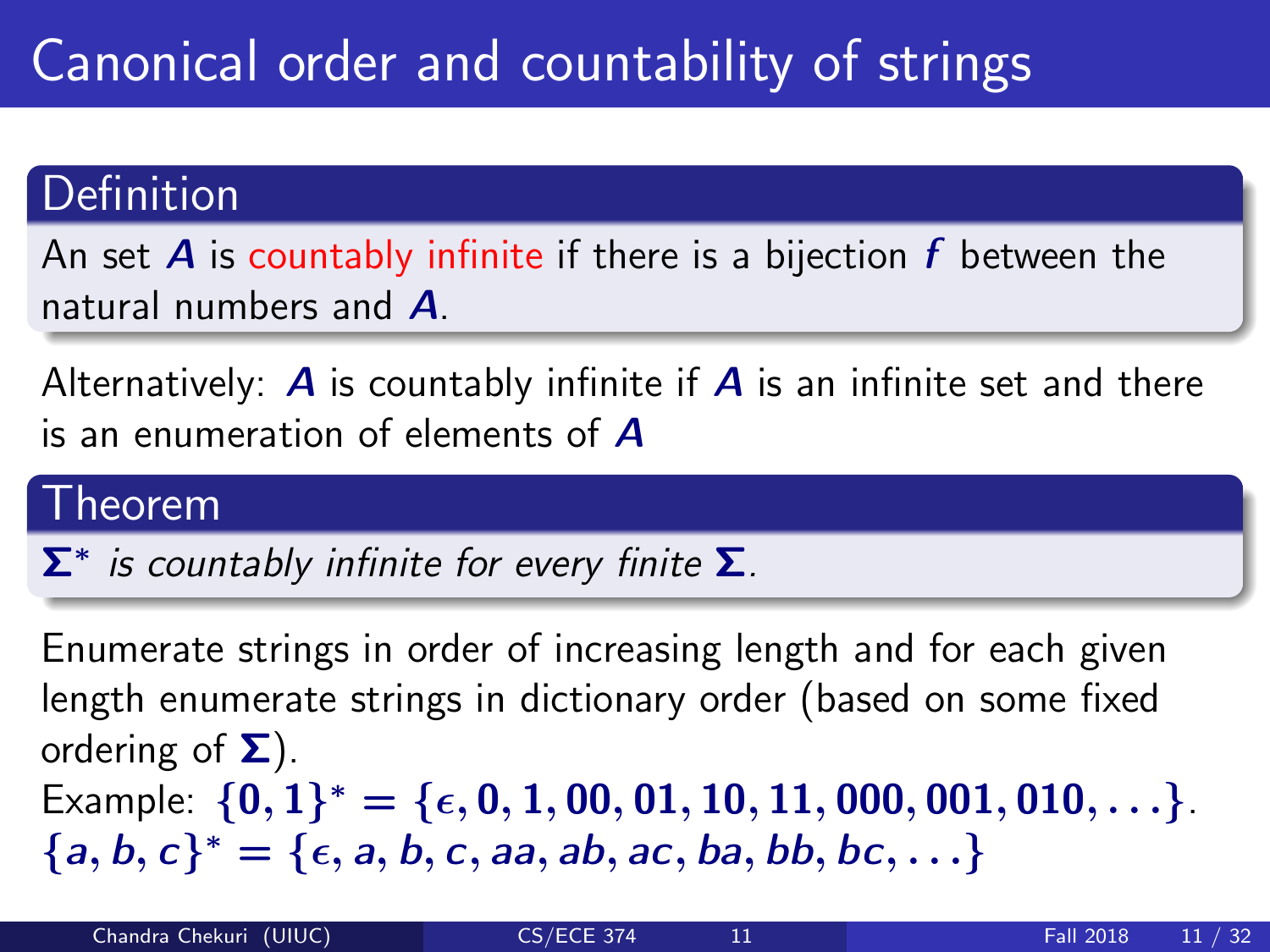

### Question: Is  $\Sigma^* \times \Sigma^* = \{(x, y) \mid x, y \in \Sigma^*\}$  countably infinite?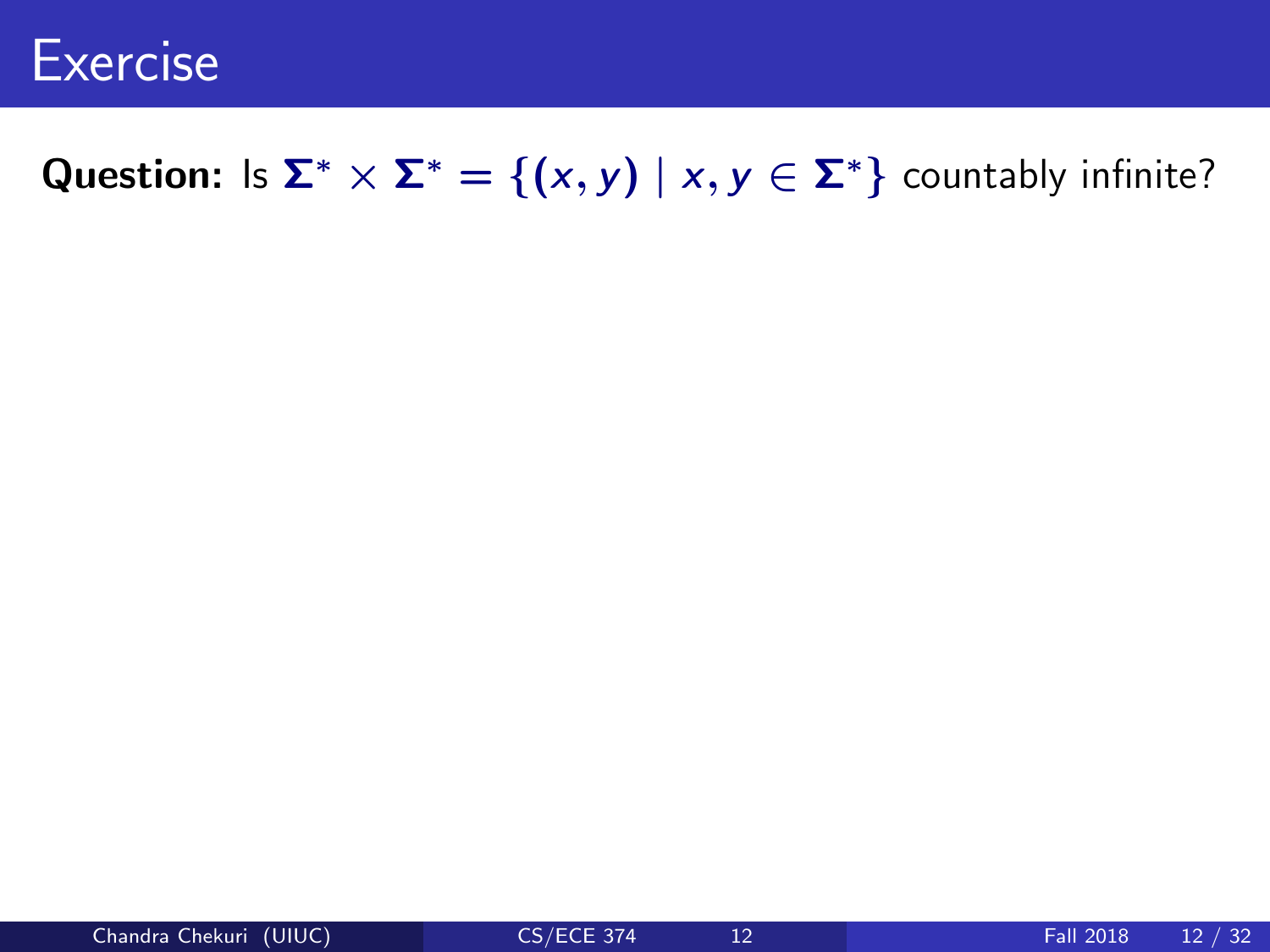### Exercise

Question: Is  $\Sigma^* \times \Sigma^* = \{(x, y) \mid x, y \in \Sigma^*\}$  countably infinite?

Question: Is  $\Sigma^* \times \Sigma^* \times \Sigma^* = \{(x, y, z) \mid x, y, x \in \Sigma^*\}$ countably infinite?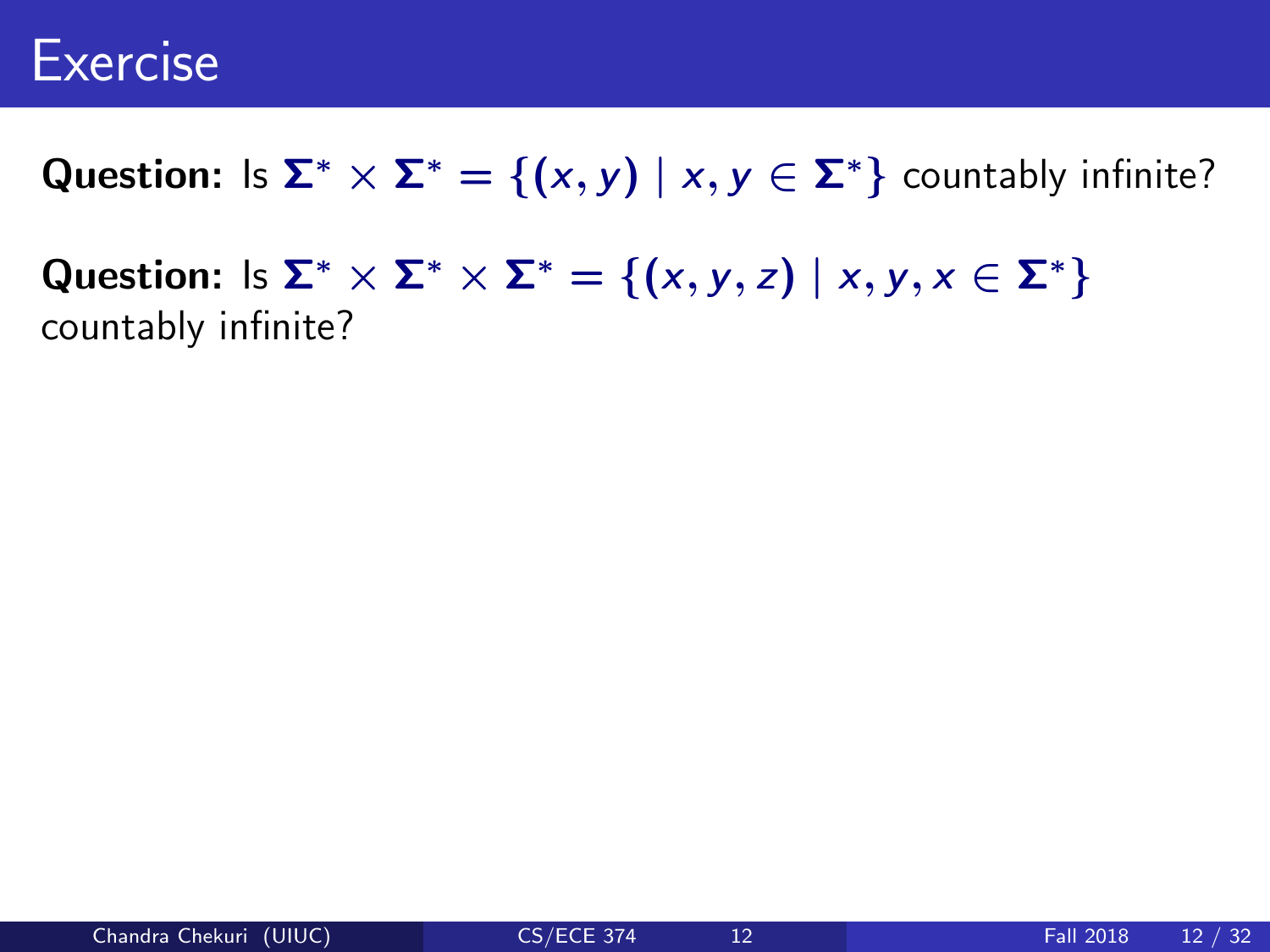### Inductive proofs on strings

Inductive proofs on strings and related problems follow inductive definitions.

### **Definition**

The reverse  $w^R$  of a string w is defined as follows:  $\omega W^R = \epsilon$  if  $w = \epsilon$  $w^R = x^R a$  if  $w = ax$  for some  $a \in \Sigma$  and string x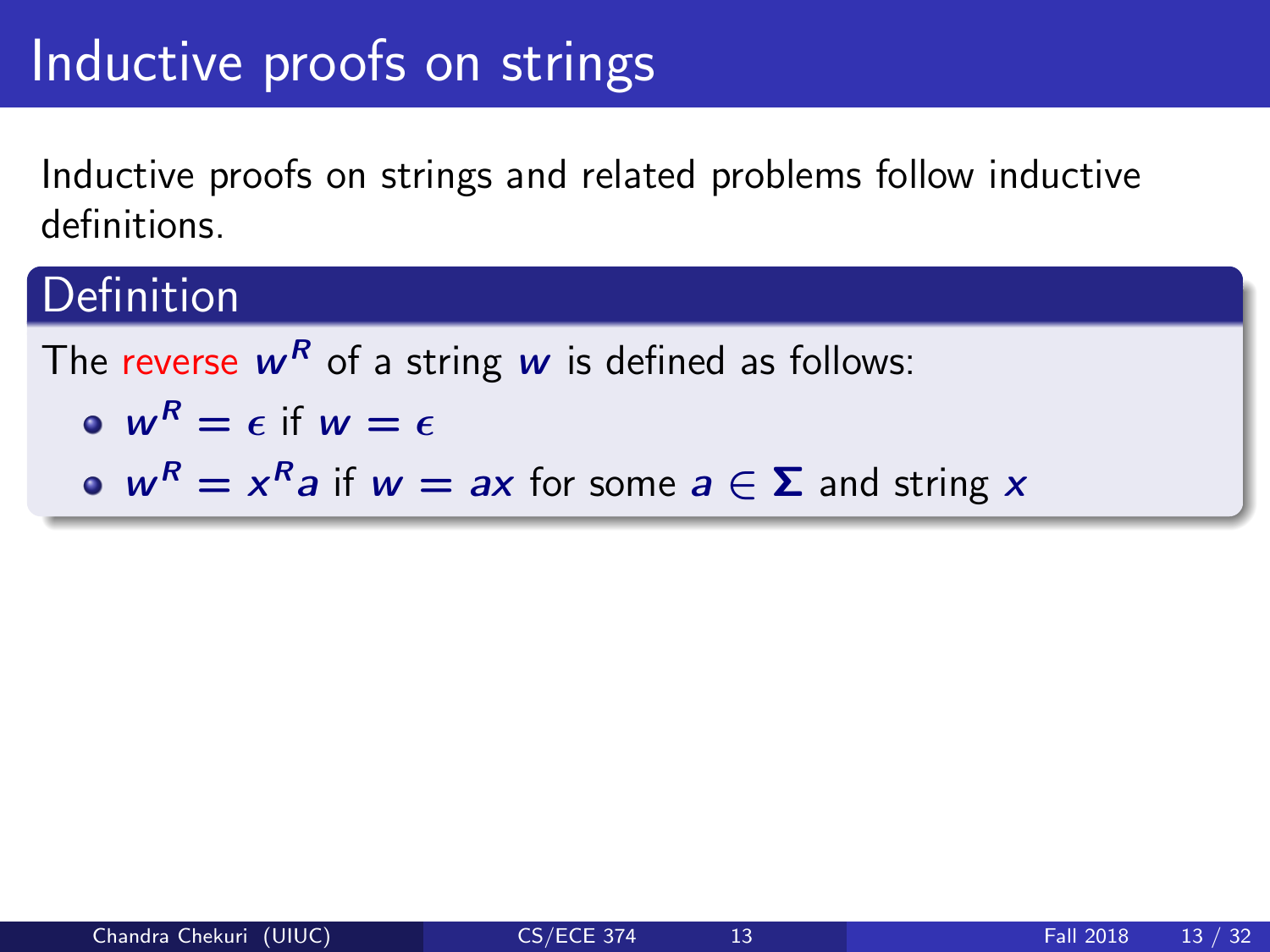### Inductive proofs on strings

Inductive proofs on strings and related problems follow inductive definitions.

### Definition

The reverse 
$$
w^R
$$
 of a string  $w$  is defined as follows:  
\n•  $w^R = \epsilon$  if  $w = \epsilon$   
\n•  $w^R = x^R a$  if  $w = ax$  for some  $a \in \Sigma$  and string  $x$ 

#### Theorem

Prove that for any strings  $u, v \in \Sigma^*$ ,  $(uv)^R = v^Ru^R$ .

Example:  $(dog \cdot cat)^R = (cat)^R \cdot (dog)^R = tacgod$ .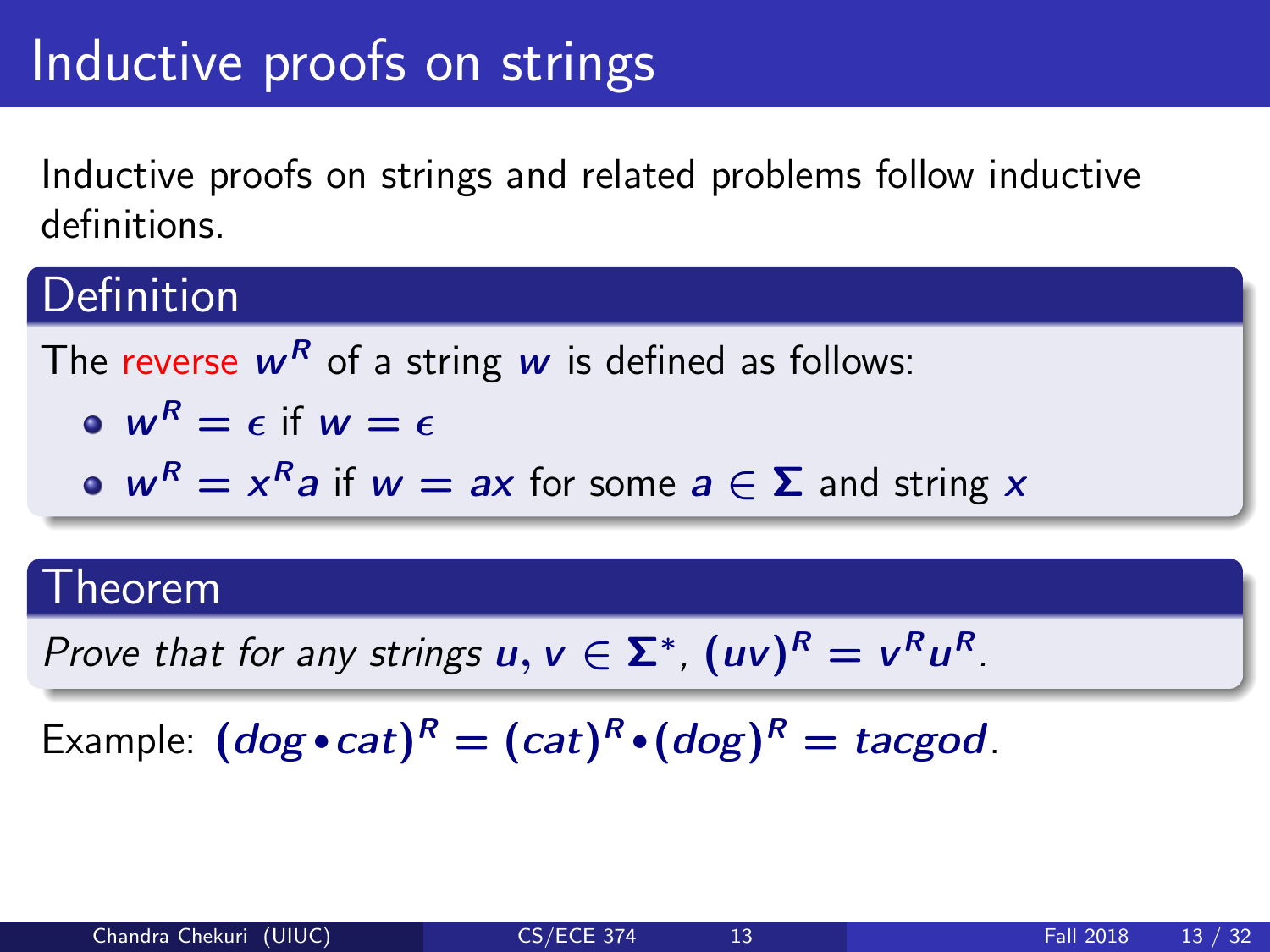## Principle of mathematical induction

Induction is a way to prove statements of the form  $\forall n \geq 0, P(n)$ where  $P(n)$  is a statement that holds for integer n.

Example: Prove that  $\sum_{i=0}^n i = n(n+1)/2$  for all  $n$ .

Induction template:

- Base case: Prove  $P(0)$
- Induction Step: Let  $n > 0$  be arbitrary integer. Assuming that  $P(k)$  holds for  $0 \le k \le n$ , prove that  $P(n)$  holds.

Unlike the simple cases we will be working with various more complicated "structures" such as strings, tuples of strings, graphs etc. We need to translate a statement " $Q$ " into a (stronger or equivalent) statement that looks like " $\forall n \geq 0$ ,  $P(n)$  and then apply induction. We call  $\forall n \geq 0$ ,  $P(n)$  the induction hypothesis.

Chandra Chekuri (UIUC) [CS/ECE 374](#page-0-0) 14 Tall 2018 14 / 32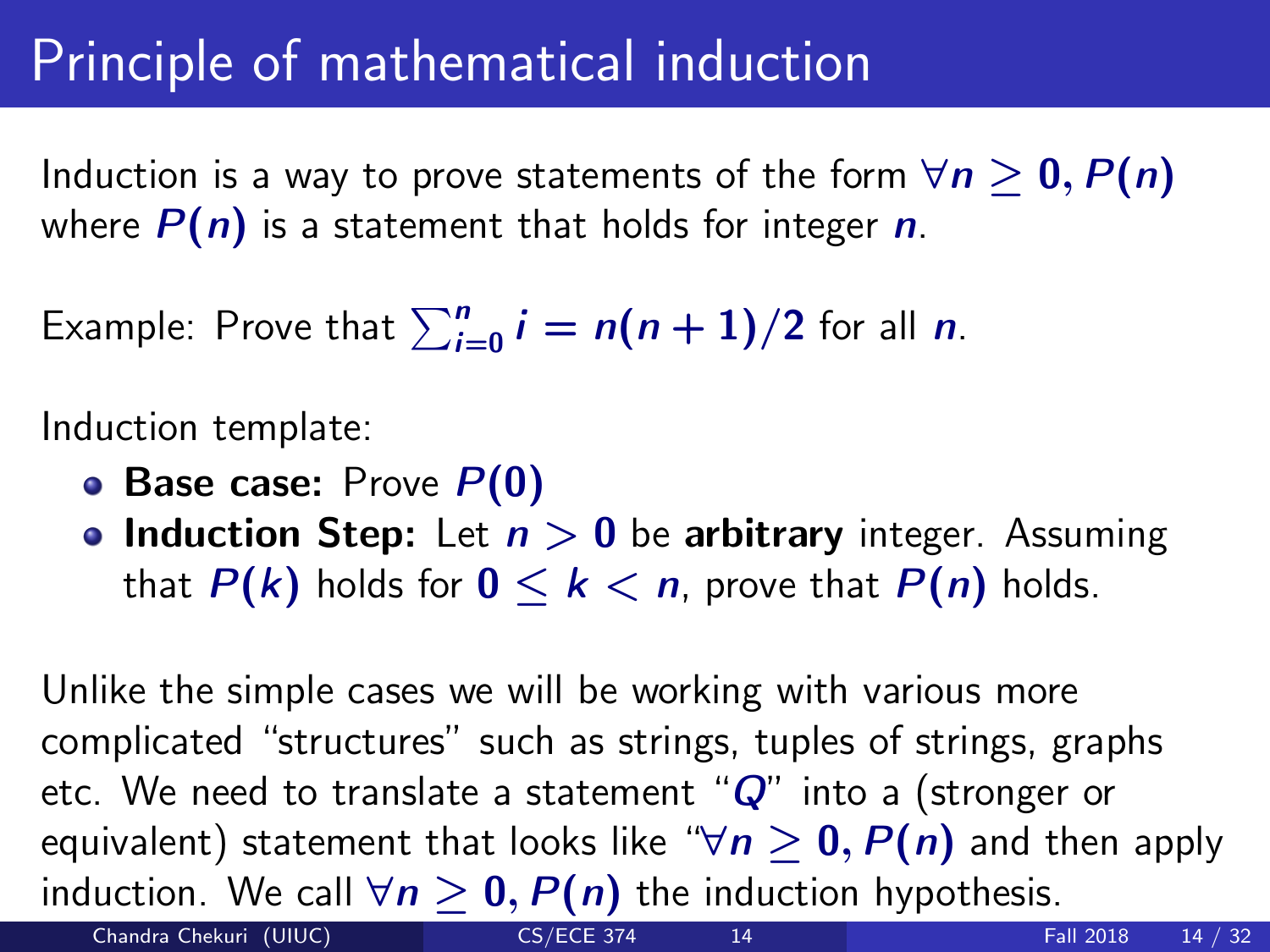## Proving the theorem

#### Theorem

Prove that for any strings  $u, v \in \Sigma^*$ ,  $(uv)^R = v^Ru^R$ .

```
Proof: by induction.
On what?? |uv| = |u| + |v|?
|u|?
|v|?
```
What does it mean to say "induction on  $|u|$ "?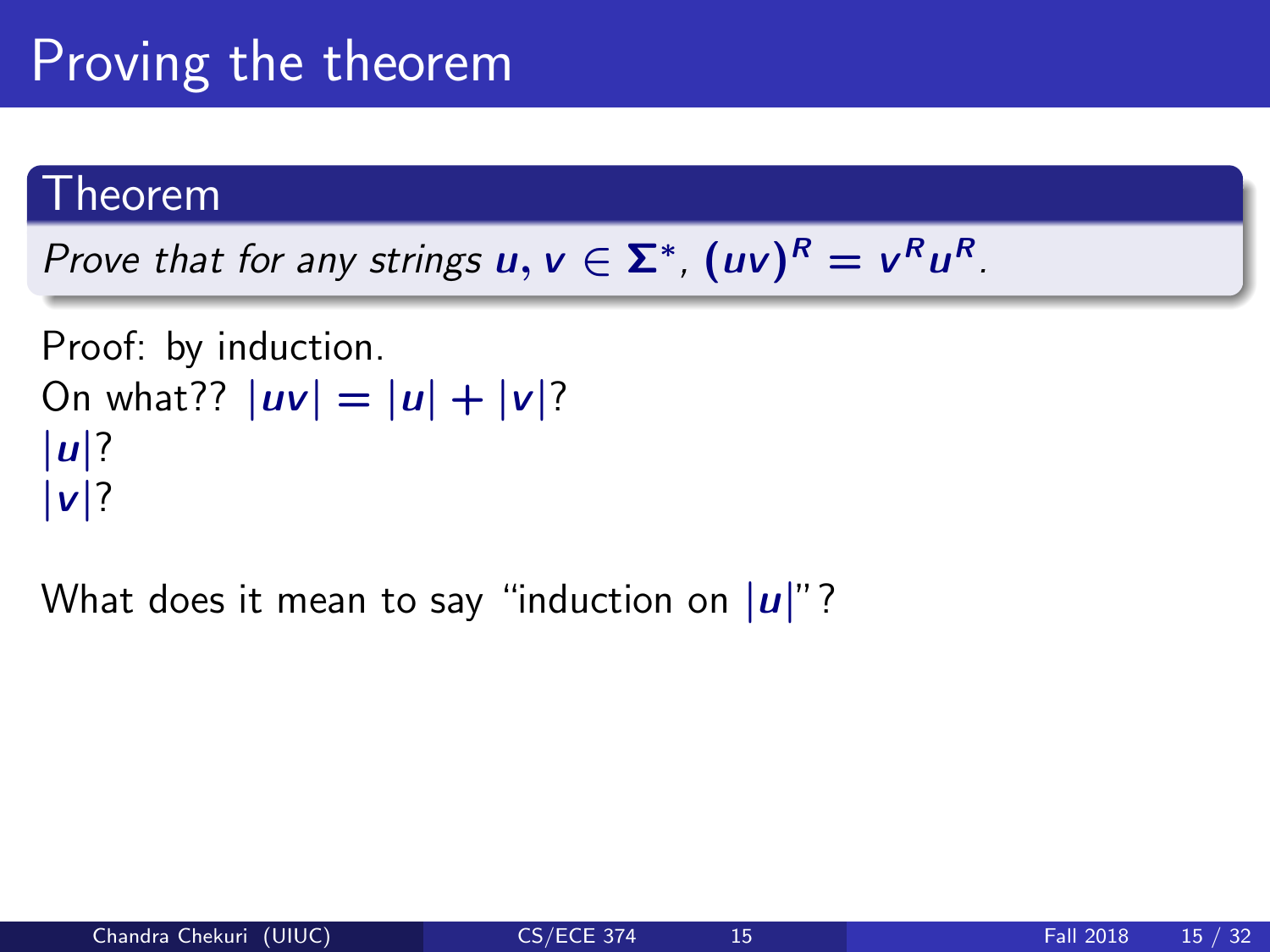## By induction on  $|u|$

#### Theorem

Prove that for any strings  $u, v \in \Sigma^*$ ,  $(uv)^R = v^Ru^R$ .

Proof by induction on  $|u|$  means that we are proving the following. **Induction hypothesis:**  $\forall n \geq 0$ , for any string *u* of length *n* (for all strings  $v \in \Sigma^*$ ,  $(uv)^R = v^Ru^R$ ).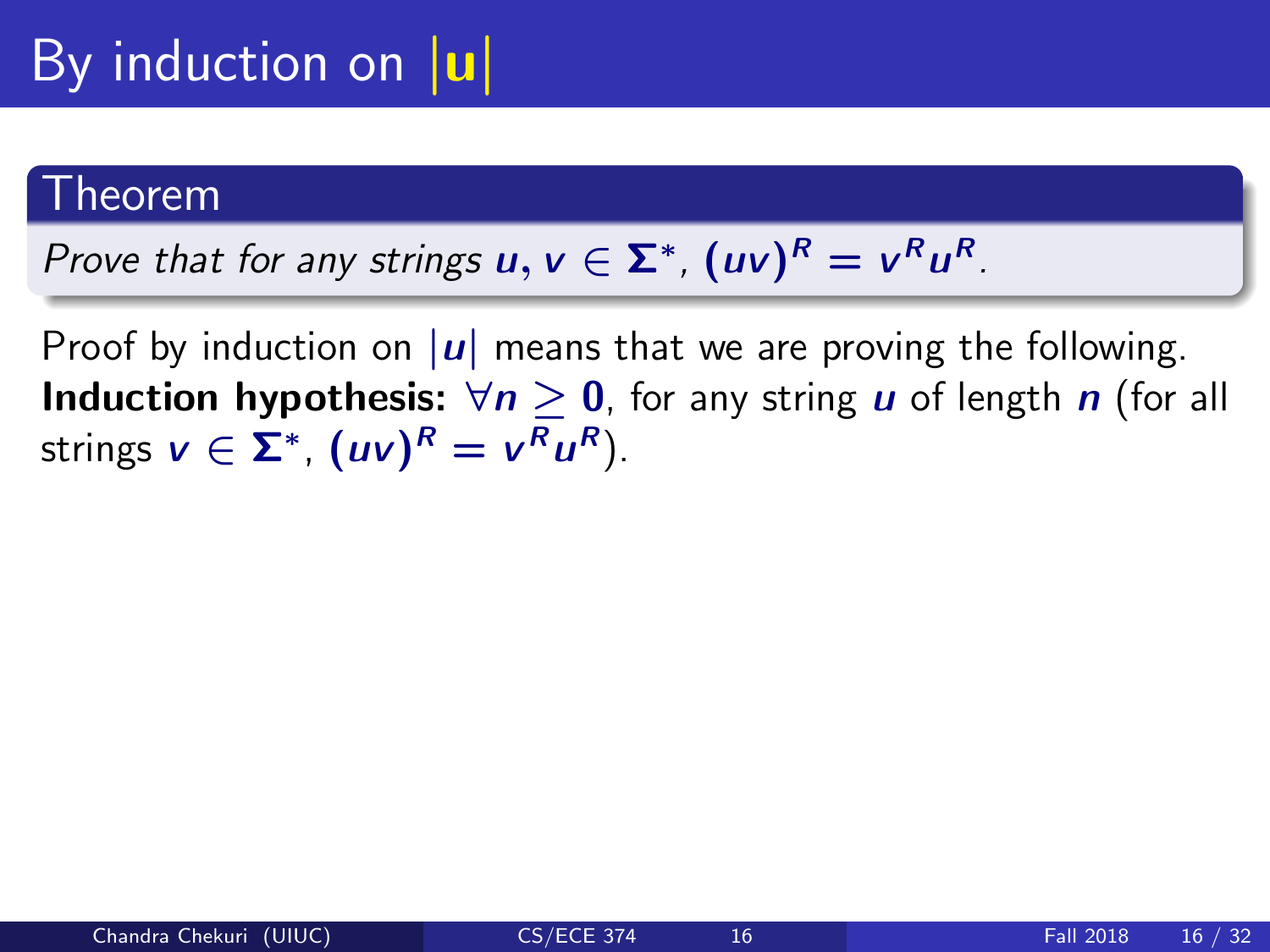#### Theorem

Prove that for any strings 
$$
u, v \in \Sigma^*
$$
,  $(uv)^R = v^R u^R$ .

Proof by induction on  $|u|$  means that we are proving the following. **Induction hypothesis:**  $\forall n \geq 0$ , for any string *u* of length *n* (for all strings  $v \in \Sigma^*$ ,  $(uv)^R = v^Ru^R$ ).

**Base case:** Let *u* be an arbitrary stirng of length **0**.  $u = \epsilon$  since there is only one such string. Then

$$
(uv)^R = (\epsilon v)^R = v^R = v^R \epsilon = v^R \epsilon^R = v^R u^R
$$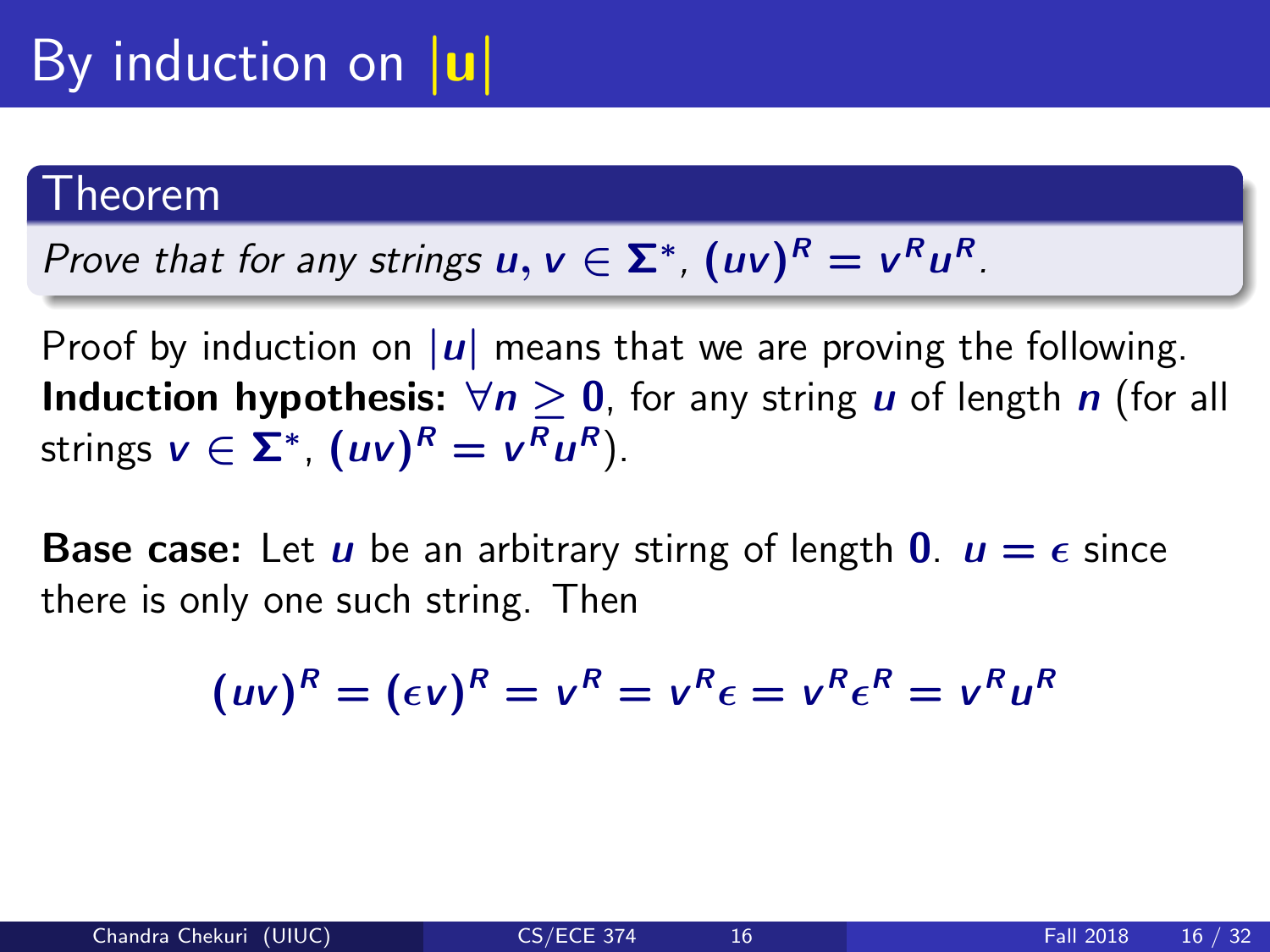#### Theorem

Prove that for any strings 
$$
u, v \in \Sigma^*
$$
,  $(uv)^R = v^R u^R$ .

Proof by induction on  $|u|$  means that we are proving the following. **Induction hypothesis:**  $\forall n \geq 0$ , for any string *u* of length *n* (for all strings  $v \in \Sigma^*$ ,  $(uv)^R = v^Ru^R$ ).

**Base case:** Let *u* be an arbitrary stirng of length **0**.  $u = \epsilon$  since there is only one such string. Then

$$
(uv)^R = (\epsilon v)^R = v^R = v^R \epsilon = v^R \epsilon^R = v^R u^R
$$

Note that we did not assume anything about  $\nu$ , hence the statement holds for all  $v \in \Sigma^*$ .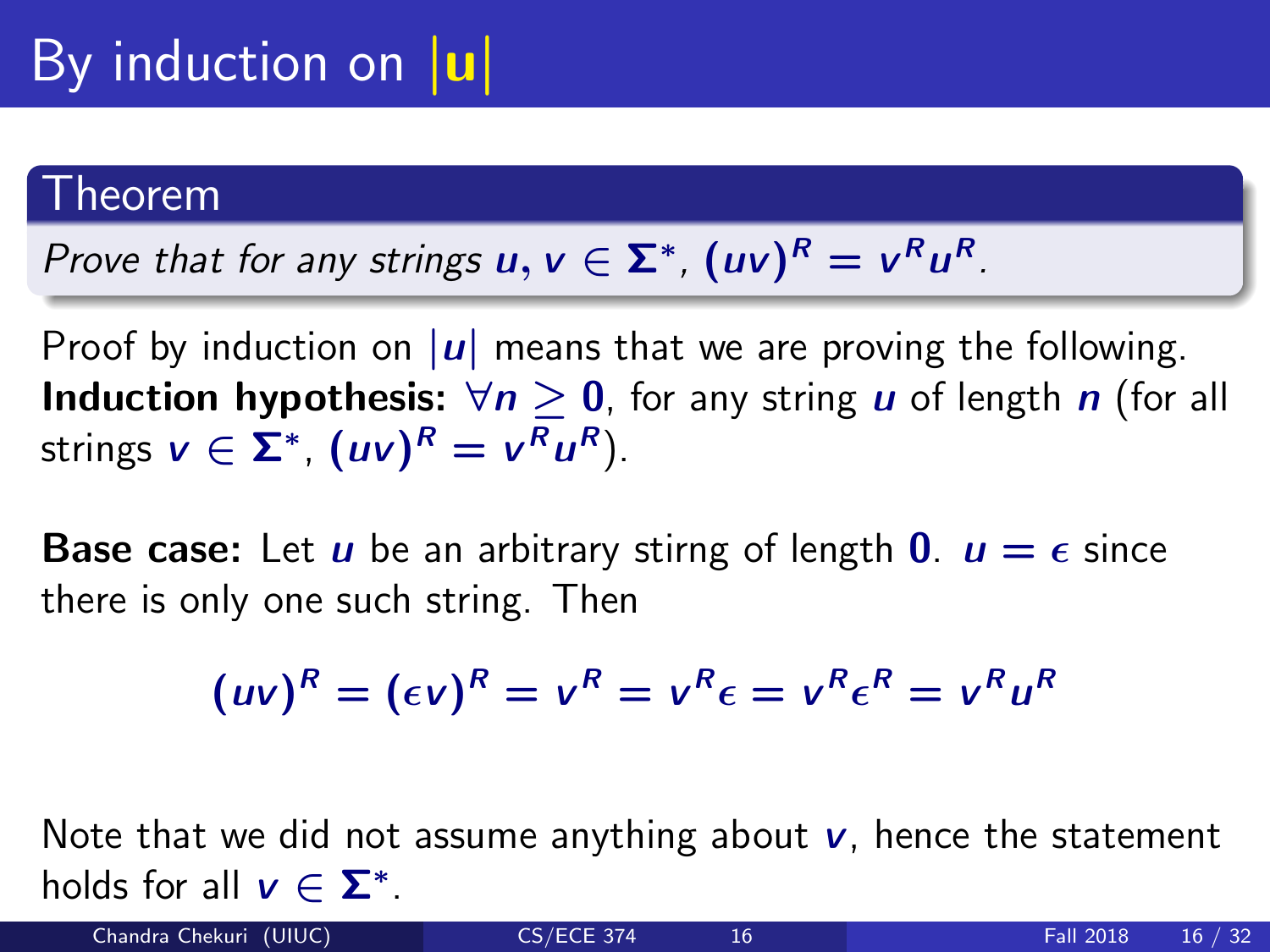- Let *u* be an arbitrary string of length  $n > 0$ . Assume inductive hypothesis holds for all strings w of length  $\langle n \rangle$ .
- Since  $|u| = n > 0$  we have  $u = ay$  for some string y with  $|y| < n$  and  $a \in \Sigma$ .
- **o** Then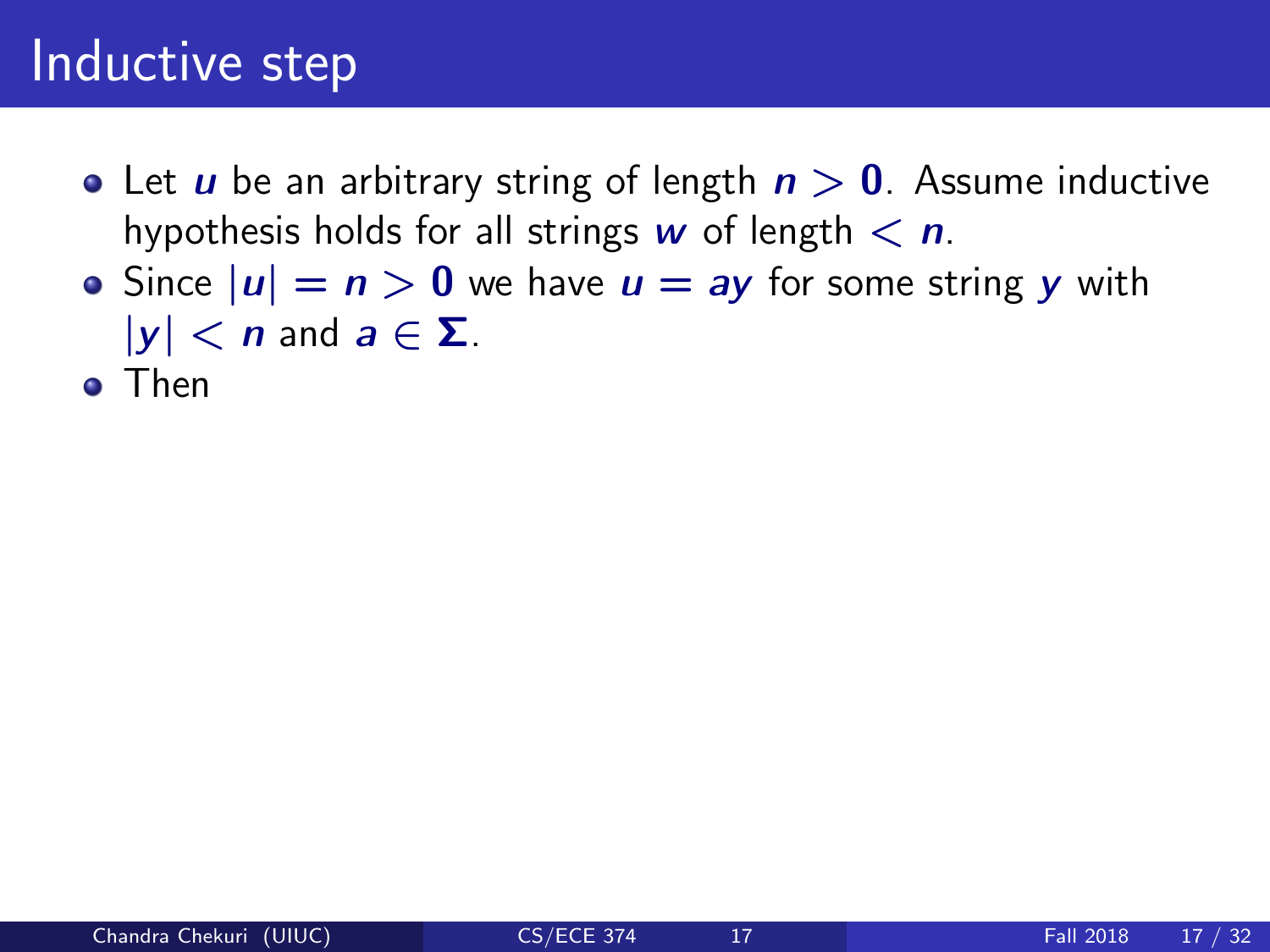- Let *u* be an arbitrary string of length  $n > 0$ . Assume inductive hypothesis holds for all strings w of length  $\langle n \rangle$ .
- Since  $|u| = n > 0$  we have  $u = ay$  for some string y with  $|y| < n$  and  $a \in \Sigma$ .
- **o** Then

 $(uv)^R =$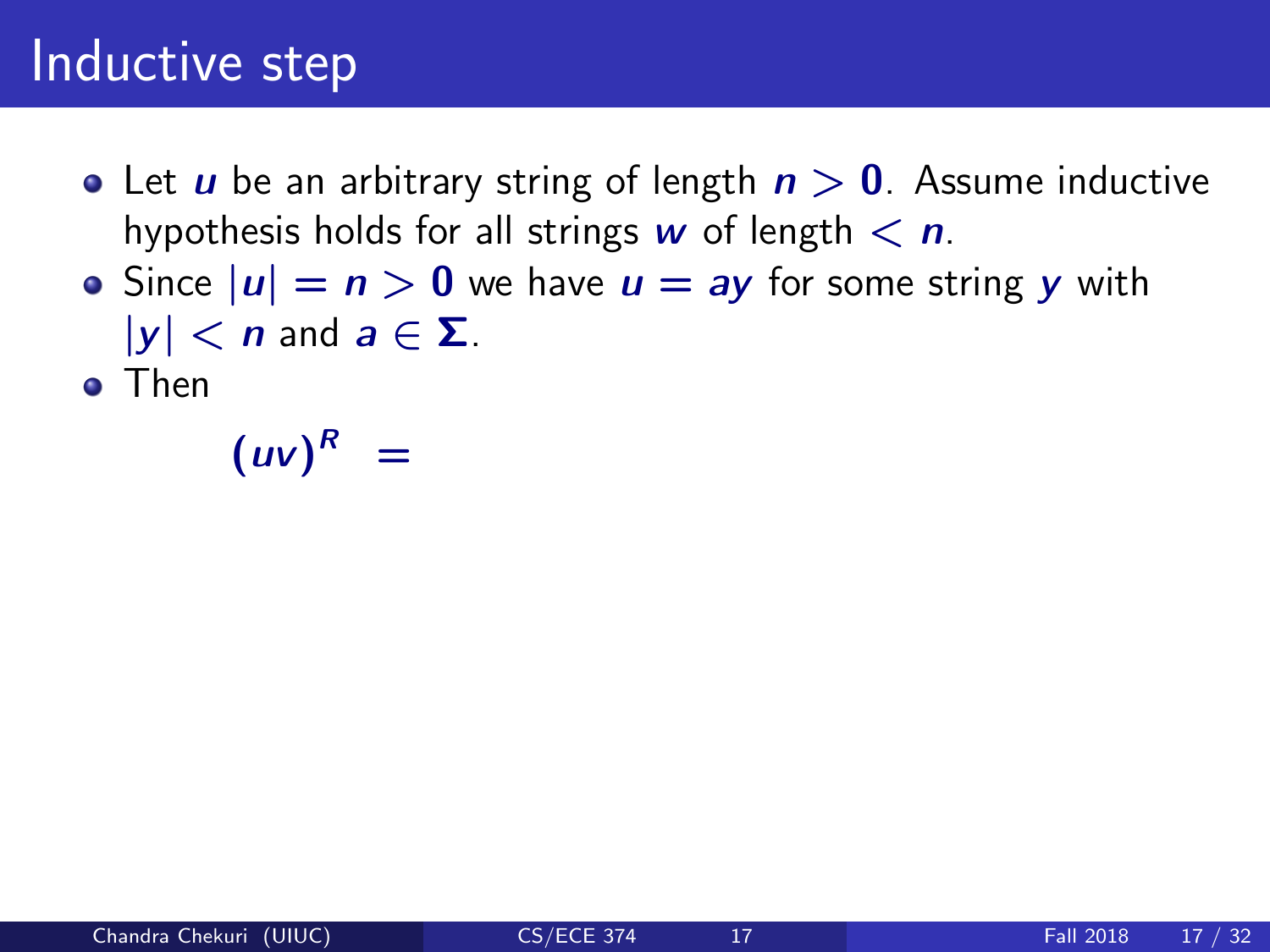- Let *u* be an arbitrary string of length  $n > 0$ . Assume inductive hypothesis holds for all strings w of length  $\langle n \rangle$ .
- Since  $|u| = n > 0$  we have  $u = ay$  for some string y with  $|y| < n$  and  $a \in \Sigma$ .

**o** Then

$$
(uv)^R = ((ay)v)^R
$$
  
=  $(a(yv))^R$   
=  $(yv)^R a^R$   
=  $(v^R y^R) a^R$   
=  $v^R (y^R a^R)$   
=  $v^R (ay)^R$   
=  $v^R u^R$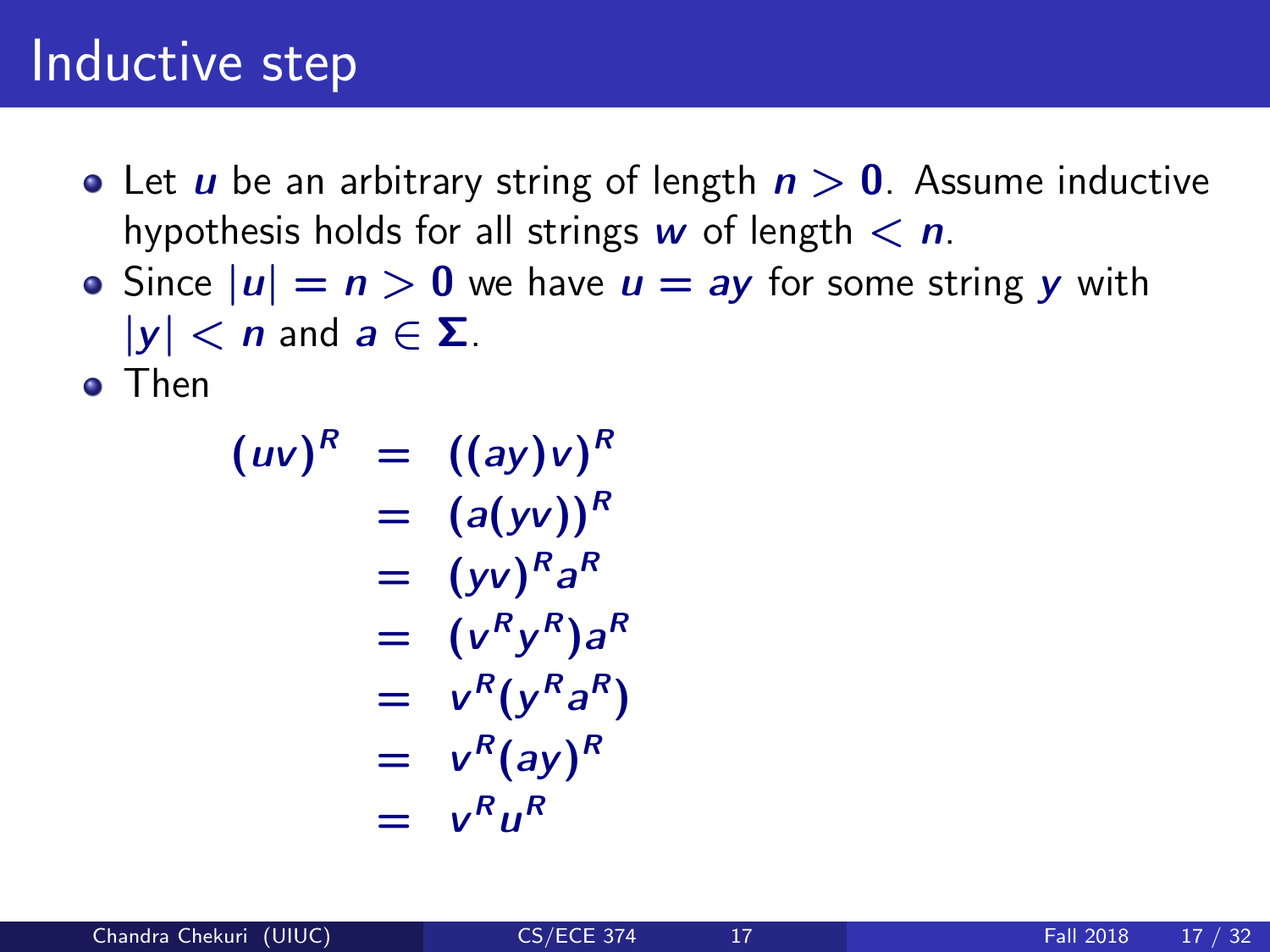## Induction on  $|v|$

#### Theorem

Prove that for any strings  $u, v \in \Sigma^*$ ,  $(uv)^R = v^Ru^R$ .

Proof by induction on  $|v|$  means that we are proving the following.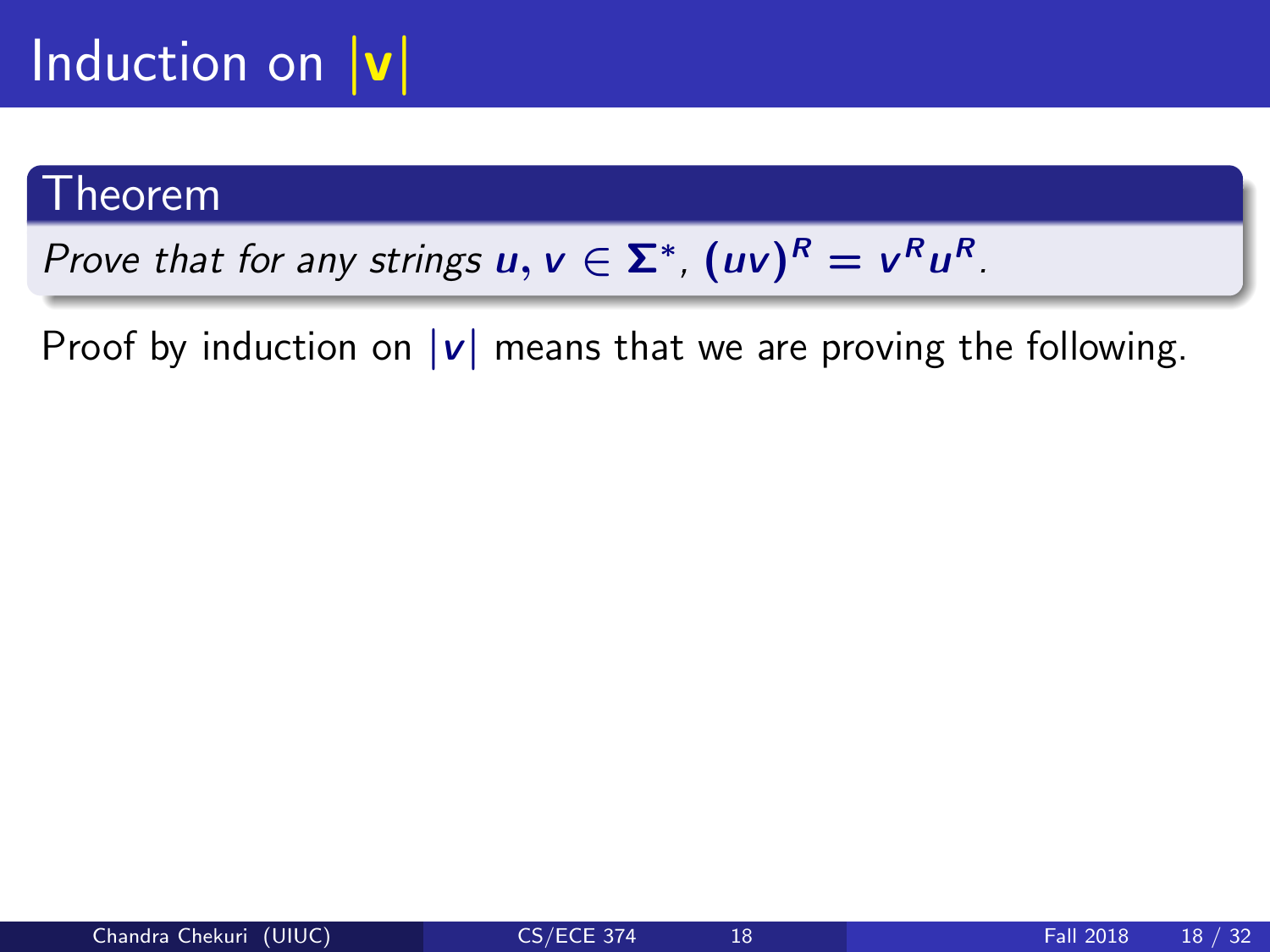## Induction on  $|v|$

#### Theorem

Prove that for any strings  $u, v \in \Sigma^*$ ,  $(uv)^R = v^Ru^R$ .

Proof by induction on  $|v|$  means that we are proving the following. **Induction hypothesis:**  $\forall n \geq 0$ , for any string v of length n (for all strings  $u \in \Sigma^*$ ,  $(uv)^R = v^Ru^R$ ).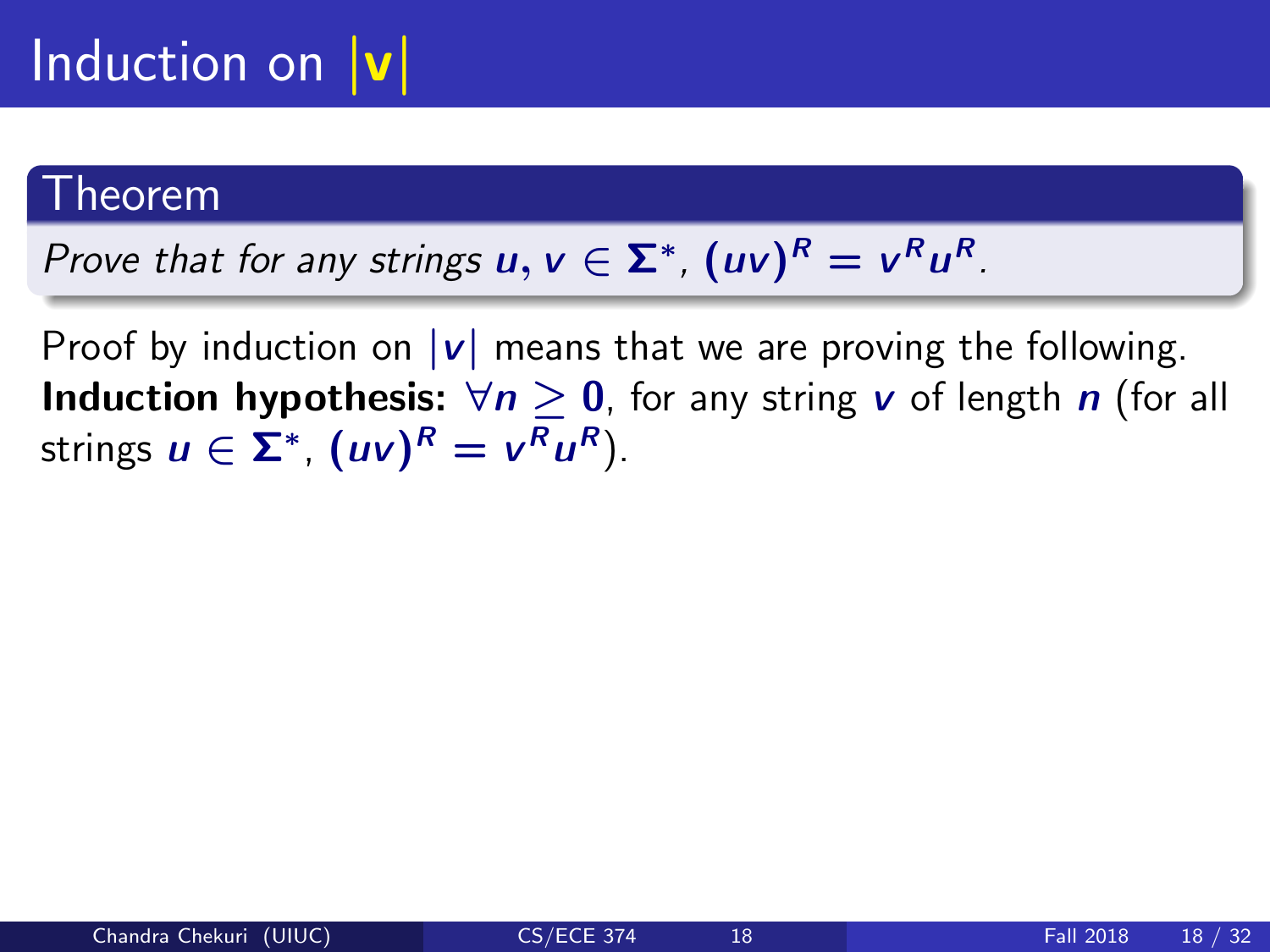## Induction on  $|v|$

#### .<br>heorem

Prove that for any strings 
$$
u, v \in \Sigma^*
$$
,  $(uv)^R = v^R u^R$ .

Proof by induction on  $|v|$  means that we are proving the following. **Induction hypothesis:**  $\forall n \geq 0$ , for any string v of length n (for all strings  $u \in \Sigma^*$ ,  $(uv)^R = v^Ru^R$ ).

**Base case:** Let v be an arbitrary stirng of length  $\mathbf{0}$ .  $v = \epsilon$  since there is only one such string. Then

$$
(uv)^R = (u\epsilon)^R = u^R = \epsilon u^R = \epsilon^R u^R = v^R u^R
$$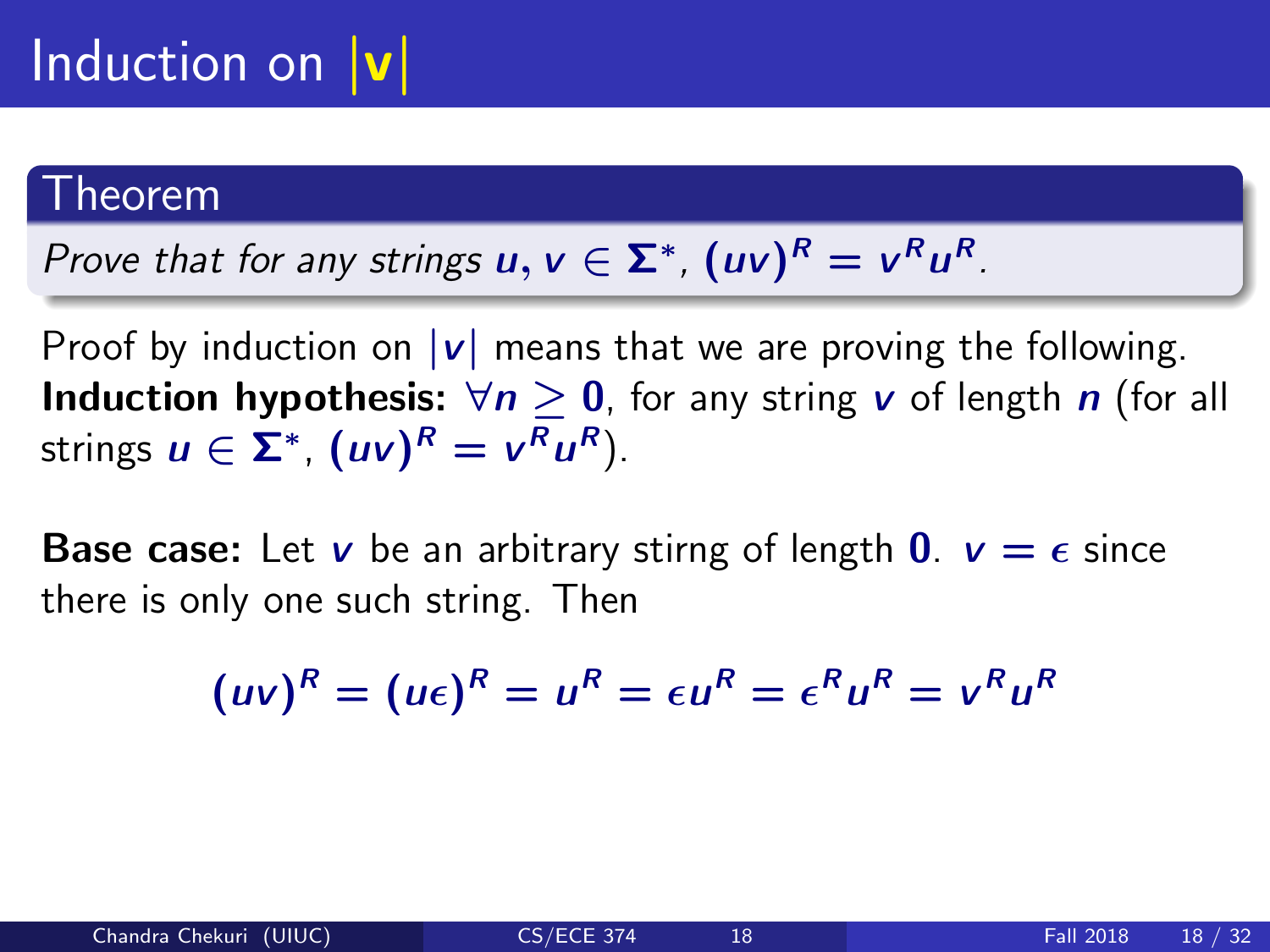- Let v be an arbitrary string of length  $n > 0$ . Assume inductive hypothesis holds for all strings w of length  $\langle n \rangle$ .
- Since  $|v| = n > 0$  we have  $v = ay$  for some string y with  $|y| < n$  and  $a \in \Sigma$ .
- **o** Then

$$
(uv)^R = (u(ay))^R
$$
  
= ((ua)y)<sup>R</sup>  
= y<sup>R</sup>(ua)<sup>R</sup>  
= ??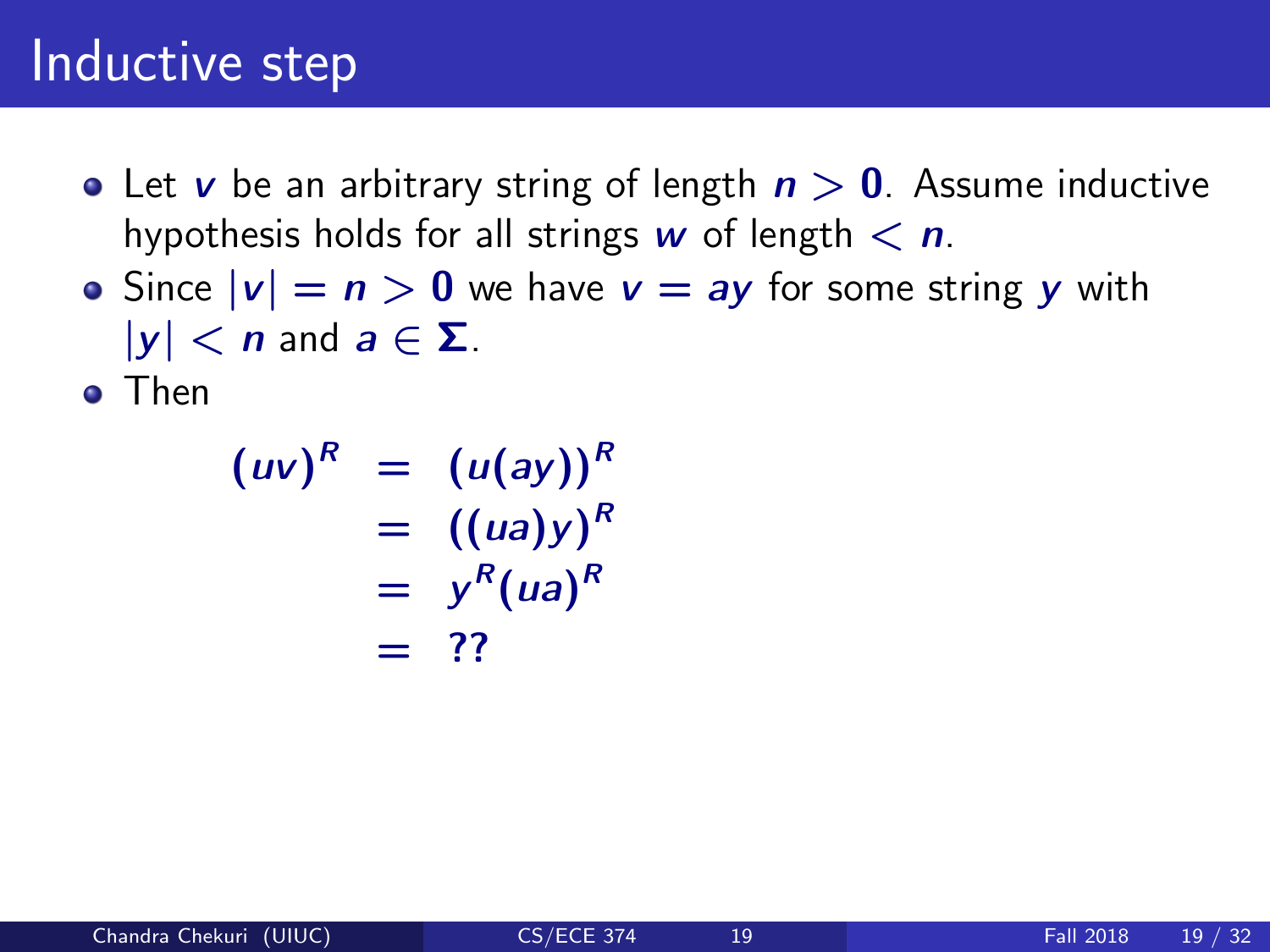- Let v be an arbitrary string of length  $n > 0$ . Assume inductive hypothesis holds for all strings w of length  $\langle n \rangle$ .
- Since  $|v| = n > 0$  we have  $v = ay$  for some string y with  $|y| < n$  and  $a \in \Sigma$ .
- **o** Then

$$
(uv)^R = (u(ay))^R
$$
  
= ((ua)y)<sup>R</sup>  
= y<sup>R</sup>(ua)<sup>R</sup>  
= ??

Cannot simplify  $(ua)^R$  using inductive hypotheis. Can simplify if we extend base case to include  $n = 0$  and  $n = 1$ . However,  $n = 1$ itself requires induction on  $|u|!$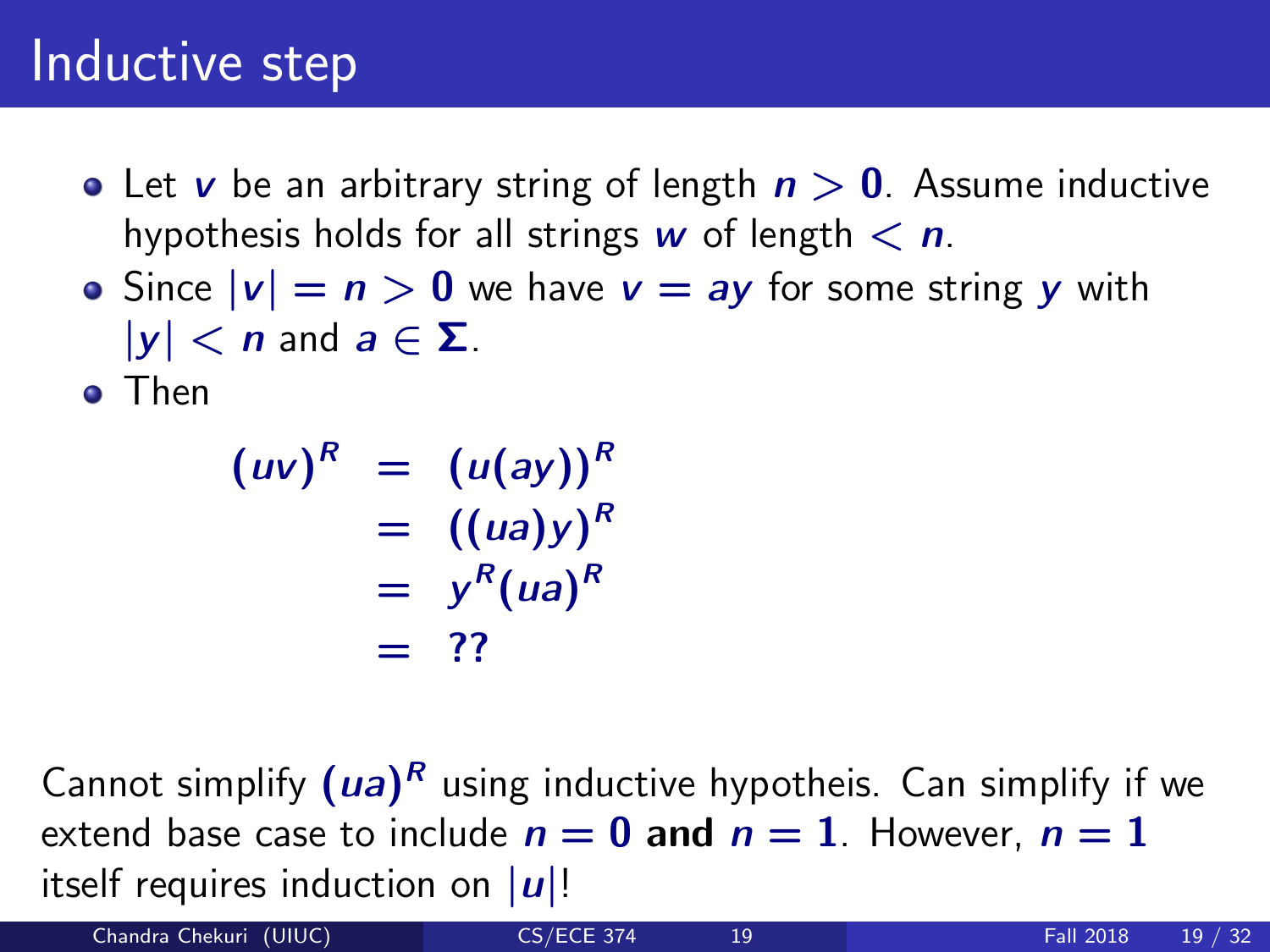## Induction on  $|\mathbf{u}| + |\mathbf{v}|$

#### Theorem

Prove that for any strings  $u, v \in \Sigma^*$ ,  $(uv)^R = v^Ru^R$ .

Proof by induction on  $|u| + |v|$  means that we are proving the following.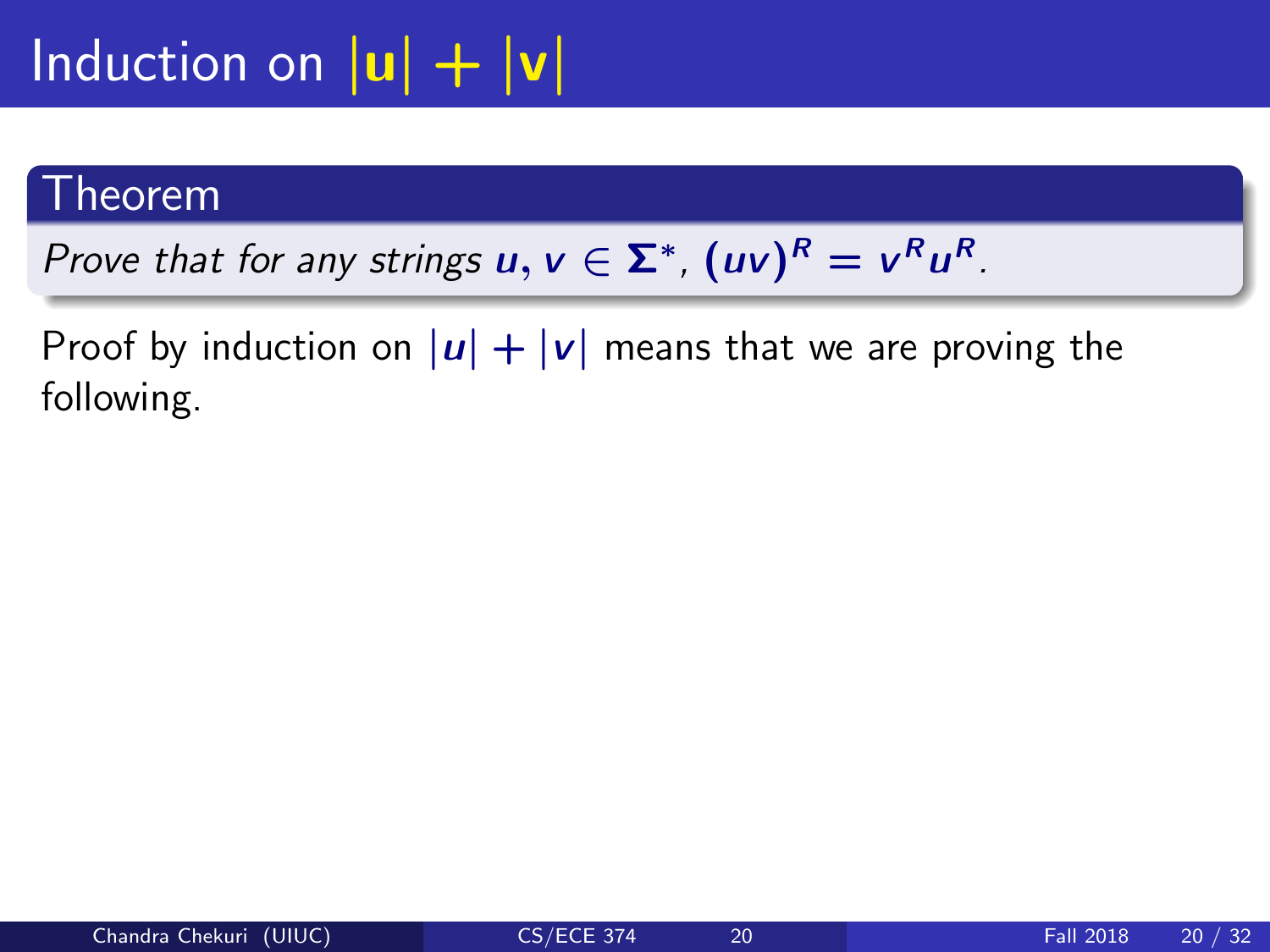## Induction on  $|\mathbf{u}| + |\mathbf{v}|$

#### Theorem

Prove that for any strings  $u, v \in \Sigma^*$ ,  $(uv)^R = v^Ru^R$ .

Proof by induction on  $|u| + |v|$  means that we are proving the following.

Induction hypothesis: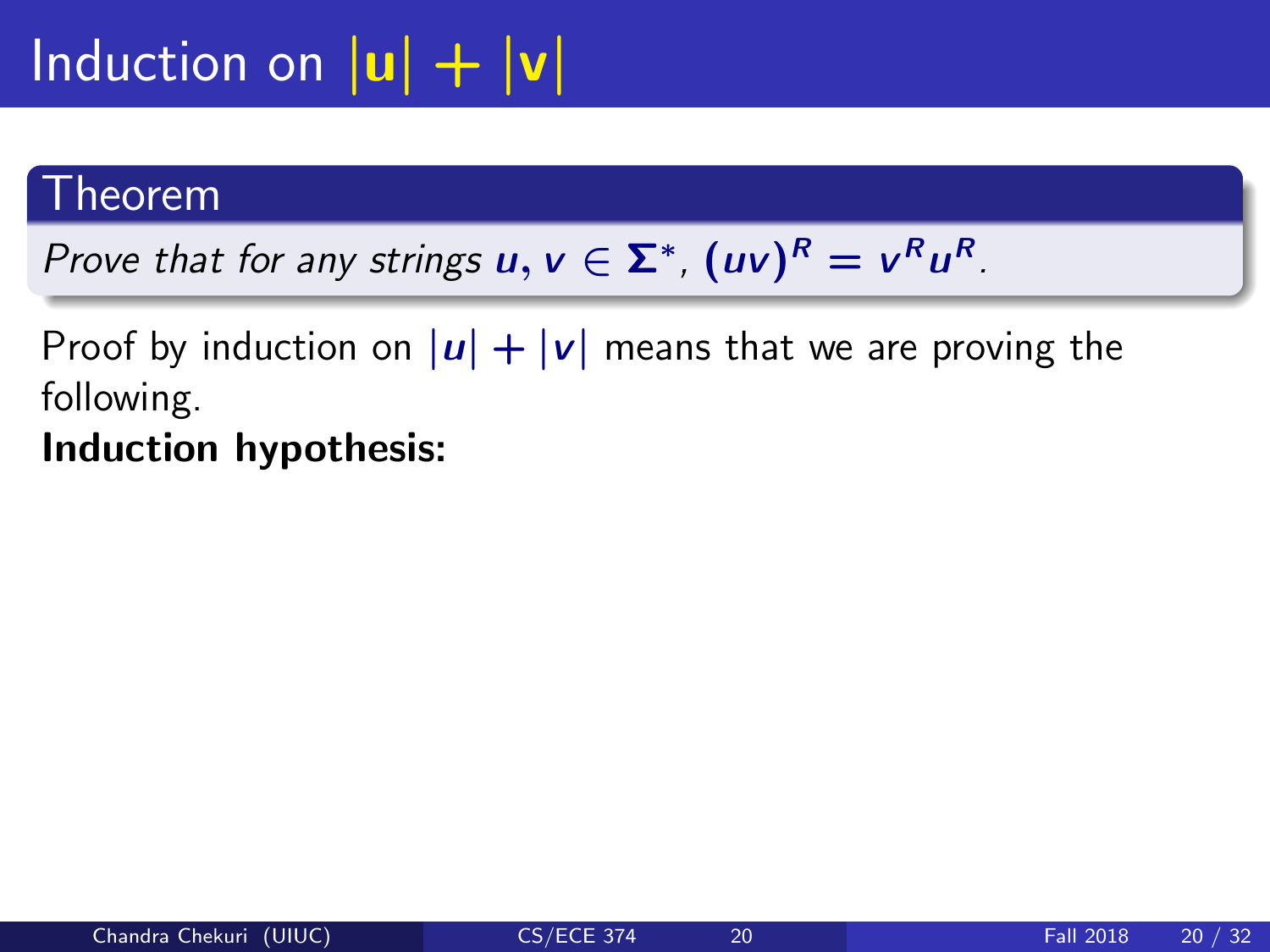## Induction on  $|u| + |v|$

#### Theorem

Prove that for any strings  $u, v \in \Sigma^*$ ,  $(uv)^R = v^Ru^R$ .

Proof by induction on  $|u| + |v|$  means that we are proving the following.

**Induction hypothesis:**  $\forall n \geq 0$ , for any  $u, v \in \Sigma^*$  with  $|u| + |v| \le n$ ,  $(uv)^R = v^R u^R$ .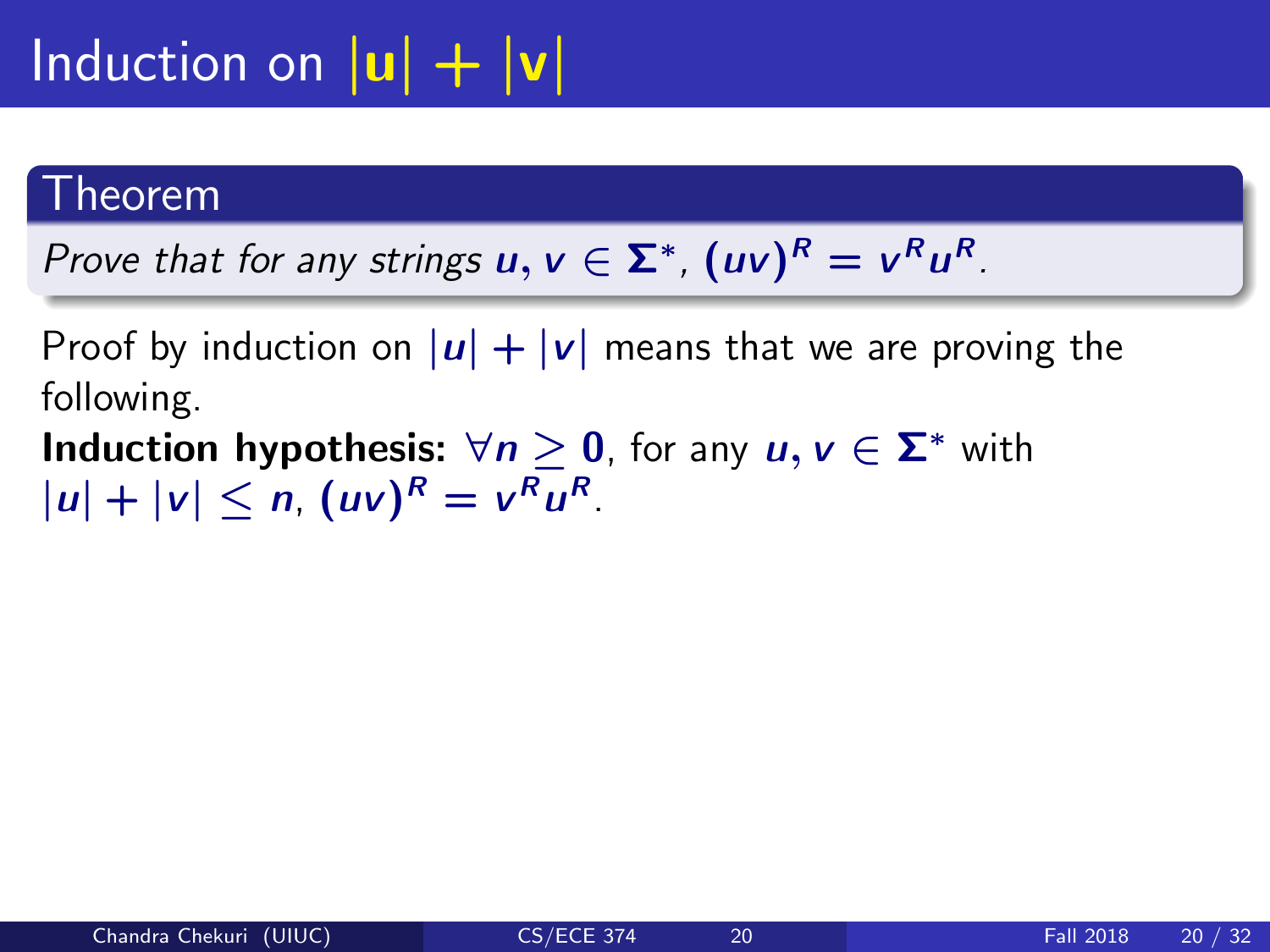## Induction on  $|u| + |v|$

#### Theorem

Prove that for any strings  $u, v \in \Sigma^*$ ,  $(uv)^R = v^Ru^R$ .

Proof by induction on  $|u| + |v|$  means that we are proving the following.

**Induction hypothesis:**  $\forall n \geq 0$ , for any  $u, v \in \Sigma^*$  with  $|u| + |v| \le n$ ,  $(uv)^R = v^R u^R$ .

**Base case:**  $n = 0$ . Let  $u, v$  be an arbitrary stirngs such that  $|u| + |v| = 0$ . Implies  $u, v = \epsilon$ .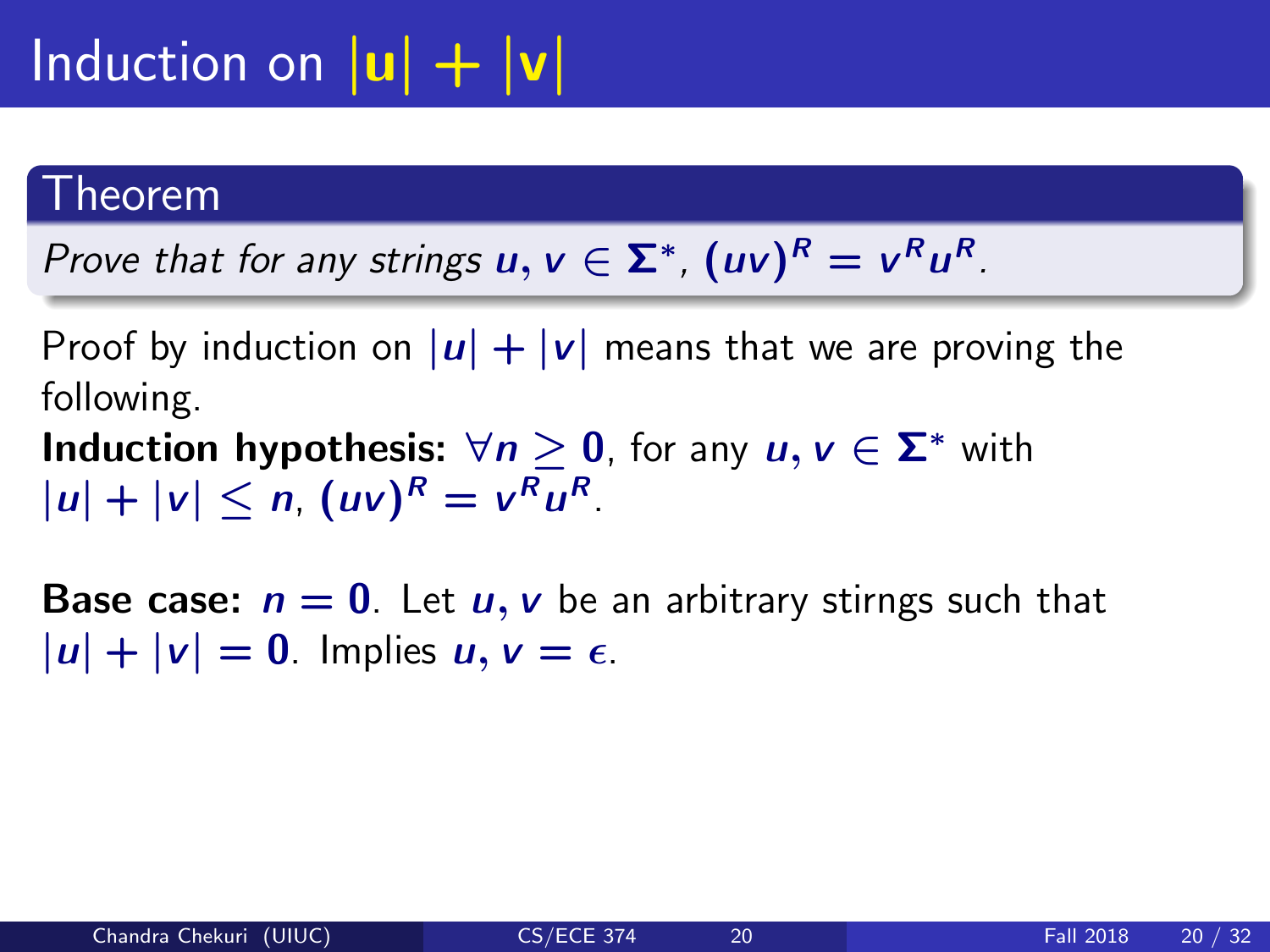## Induction on  $|u| + |v|$

#### Theorem

Prove that for any strings  $u, v \in \Sigma^*$ ,  $(uv)^R = v^Ru^R$ .

Proof by induction on  $|u| + |v|$  means that we are proving the following.

**Induction hypothesis:**  $\forall n \geq 0$ , for any  $u, v \in \Sigma^*$  with  $|u| + |v| \le n$ ,  $(uv)^R = v^R u^R$ .

**Base case:**  $n = 0$ . Let  $u, v$  be an arbitrary stirngs such that  $|u| + |v| = 0$ . Implies  $u, v = \epsilon$ .

**Inductive step:**  $n > 0$ . Let  $u, v$  be arbitrary strings such that  $|u| + |v| = n$ .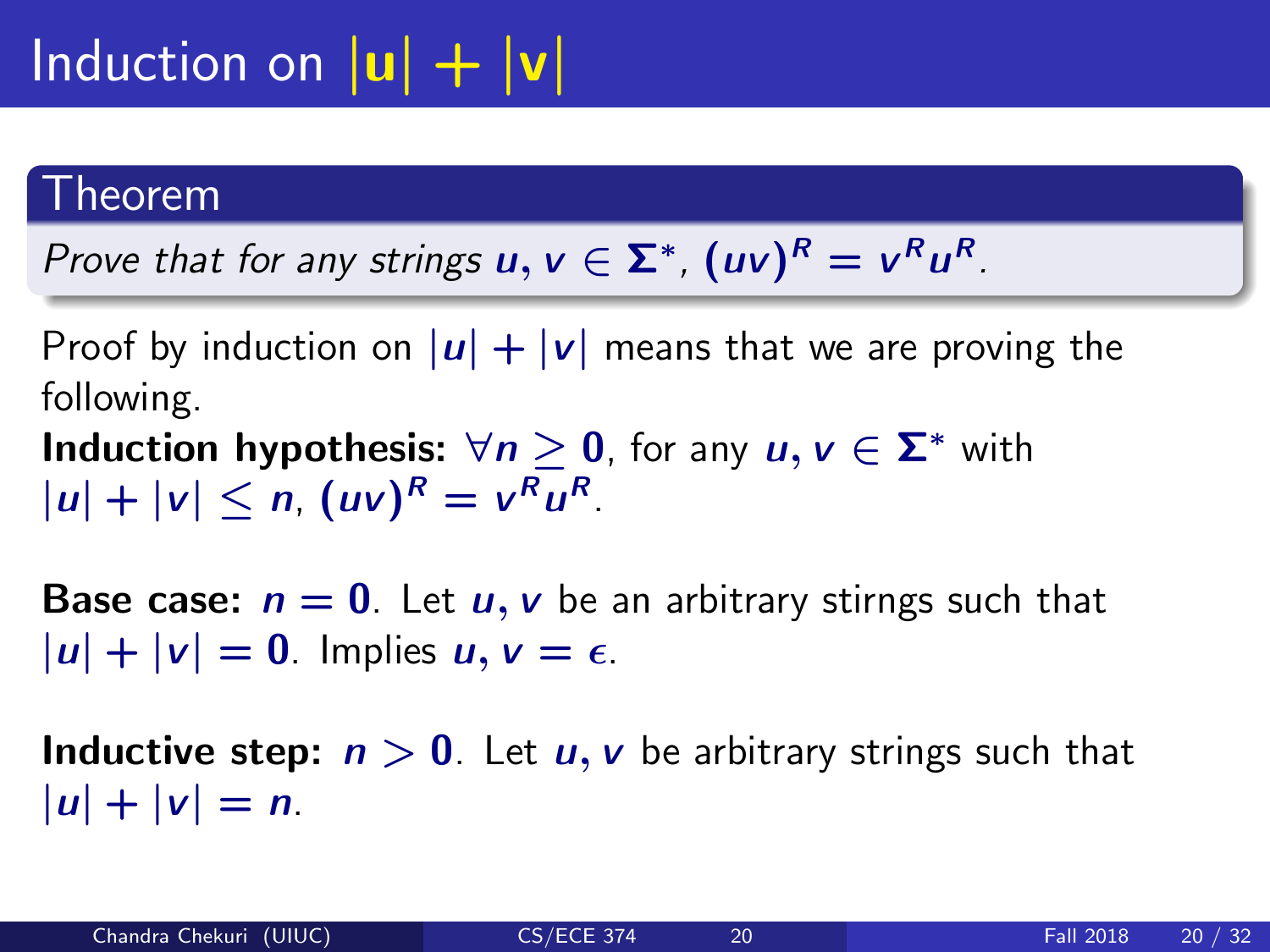## <span id="page-35-0"></span>Part II

## **[Languages](#page-35-0)**

Chandra Chekuri (UIUC) [CS/ECE 374](#page-0-0) 21 Fall 2018 21 / 32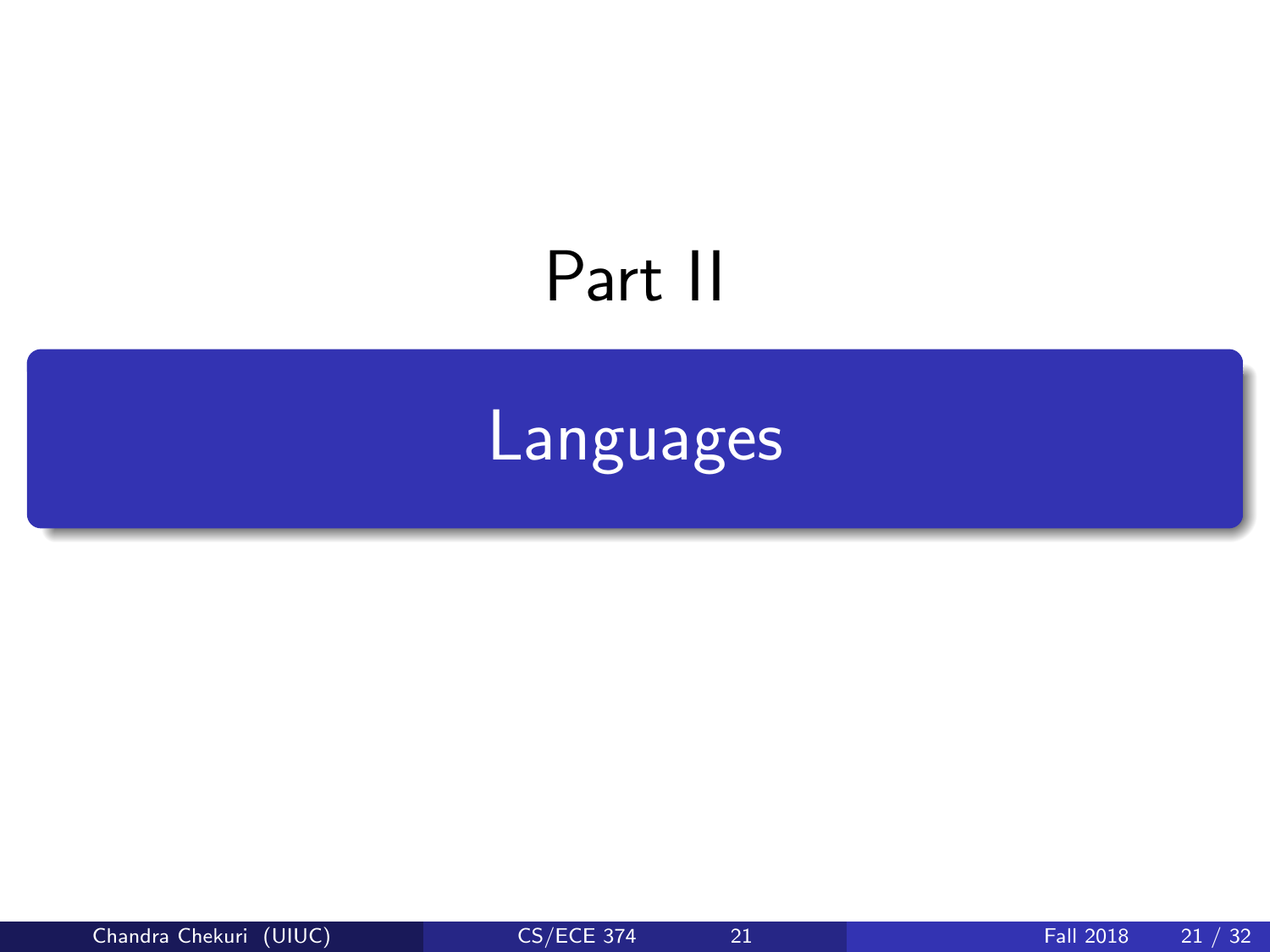

### **Definition**

#### A language  $L$  is a set of strings over  $\boldsymbol{\Sigma}.$  In other words  $L \subseteq \boldsymbol{\Sigma}^*.$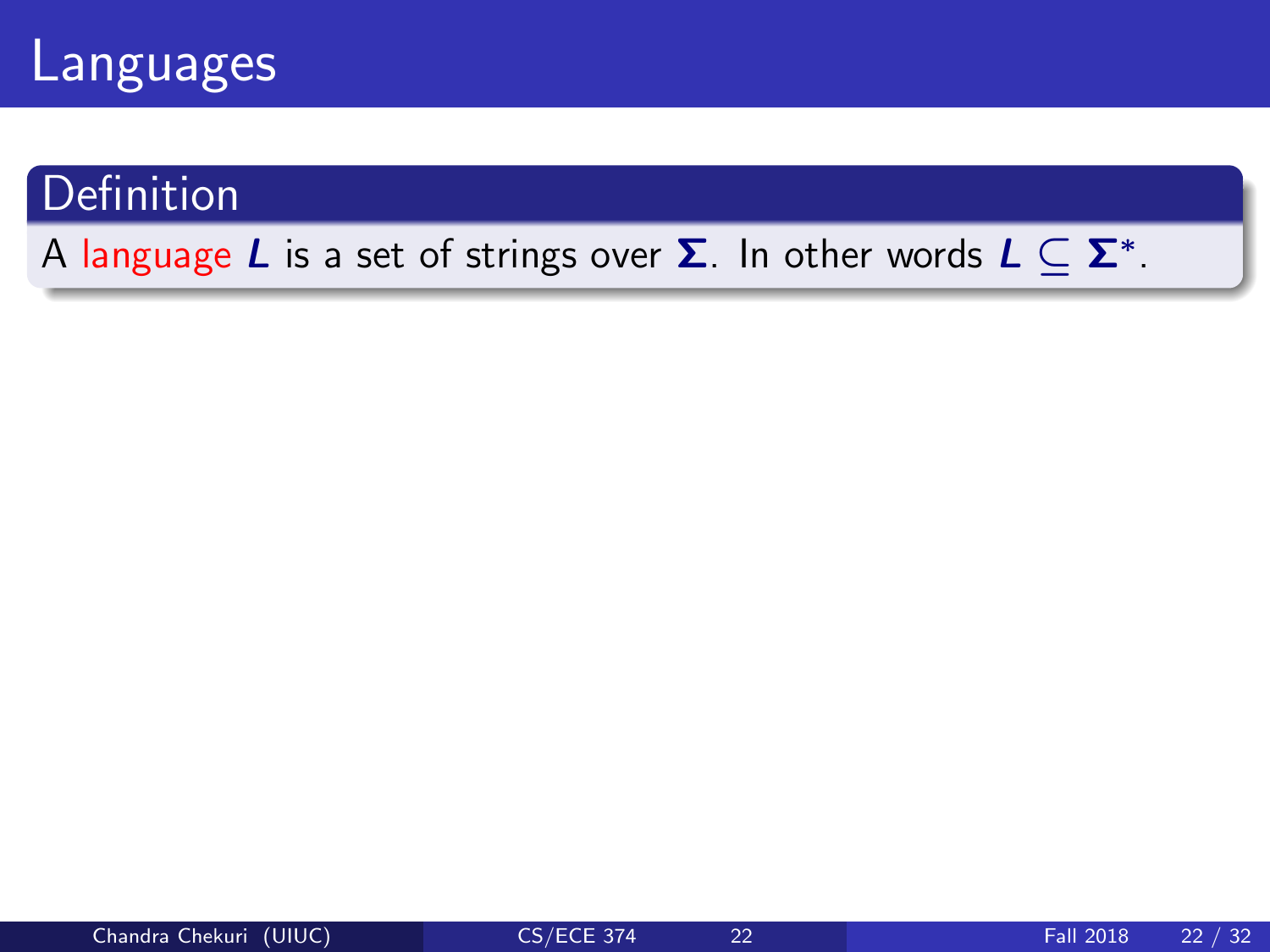### Languages

### Definition

A language  $L$  is a set of strings over  $\boldsymbol{\Sigma}.$  In other words  $L \subseteq \boldsymbol{\Sigma}^*.$ 

Standard set operations apply to languages.

- For languages  $A, B$  the concatenation of  $A, B$  is  $AB = \{xy \mid x \in A, y \in B\}.$
- For languages  $A, B$ , their union is  $A \cup B$ , intersection is  $A \cap B$ , and difference is  $A \setminus B$  (also written as  $A - B$ ).
- For language  $A \subseteq \Sigma^*$  the complement of  $A$  is  $\bar{A} = \Sigma^* \setminus A$ .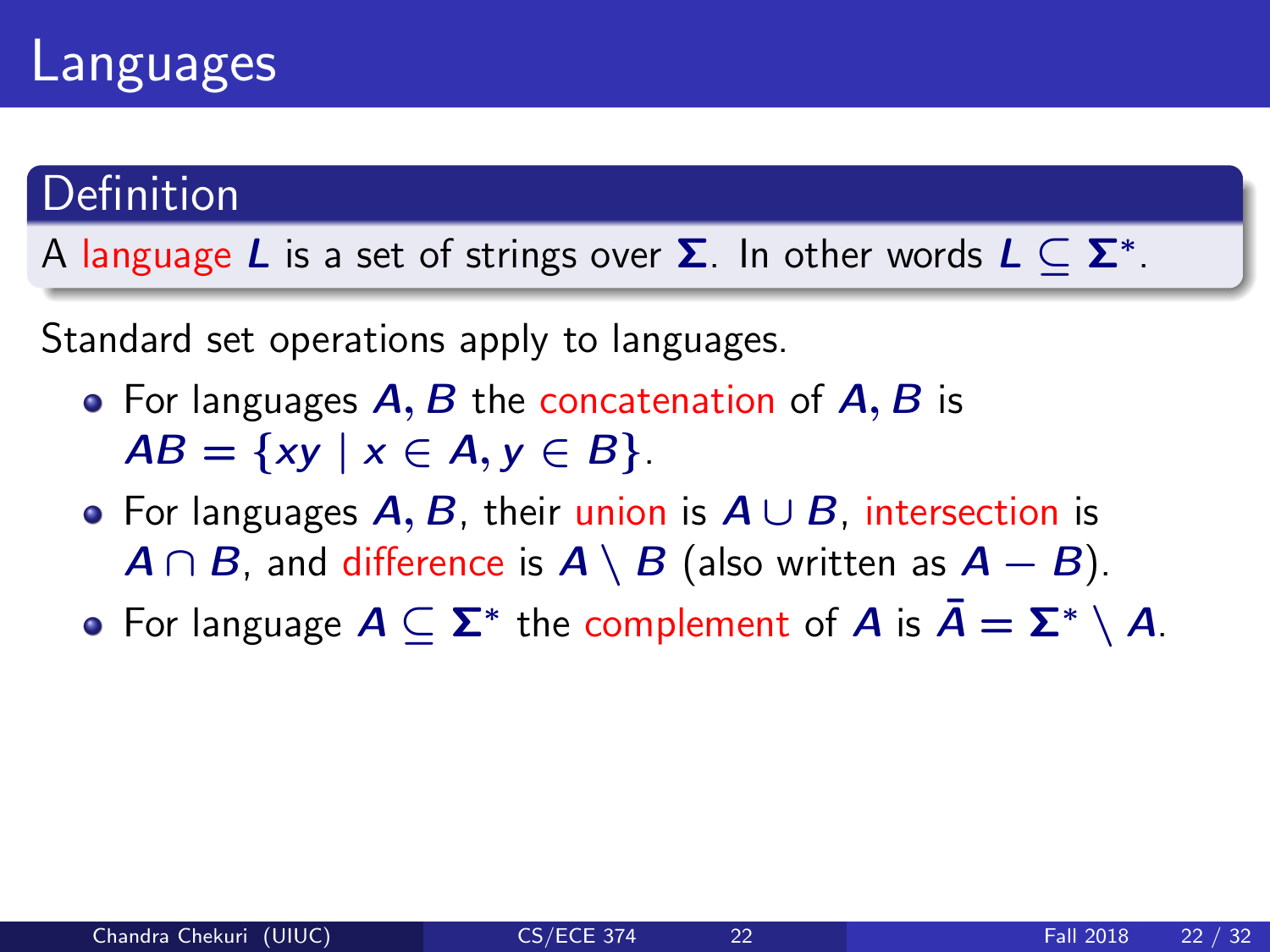### Exponentiation, Kleene star etc

### Definition

For a language  $L \subseteq \Sigma^*$  and  $n \in \mathbb{N}$ , define  $L^n$  inductively as follows.

$$
L^n = \left\{ \begin{array}{ll} \{ \epsilon \} & \text{if } n = 0 \\ L \bullet (L^{n-1}) & \text{if } n > 0 \end{array} \right.
$$

And define  $L^* = \cup_{n\geq 0} L^n$ , and  $L^+ = \cup_{n\geq 1} L^n$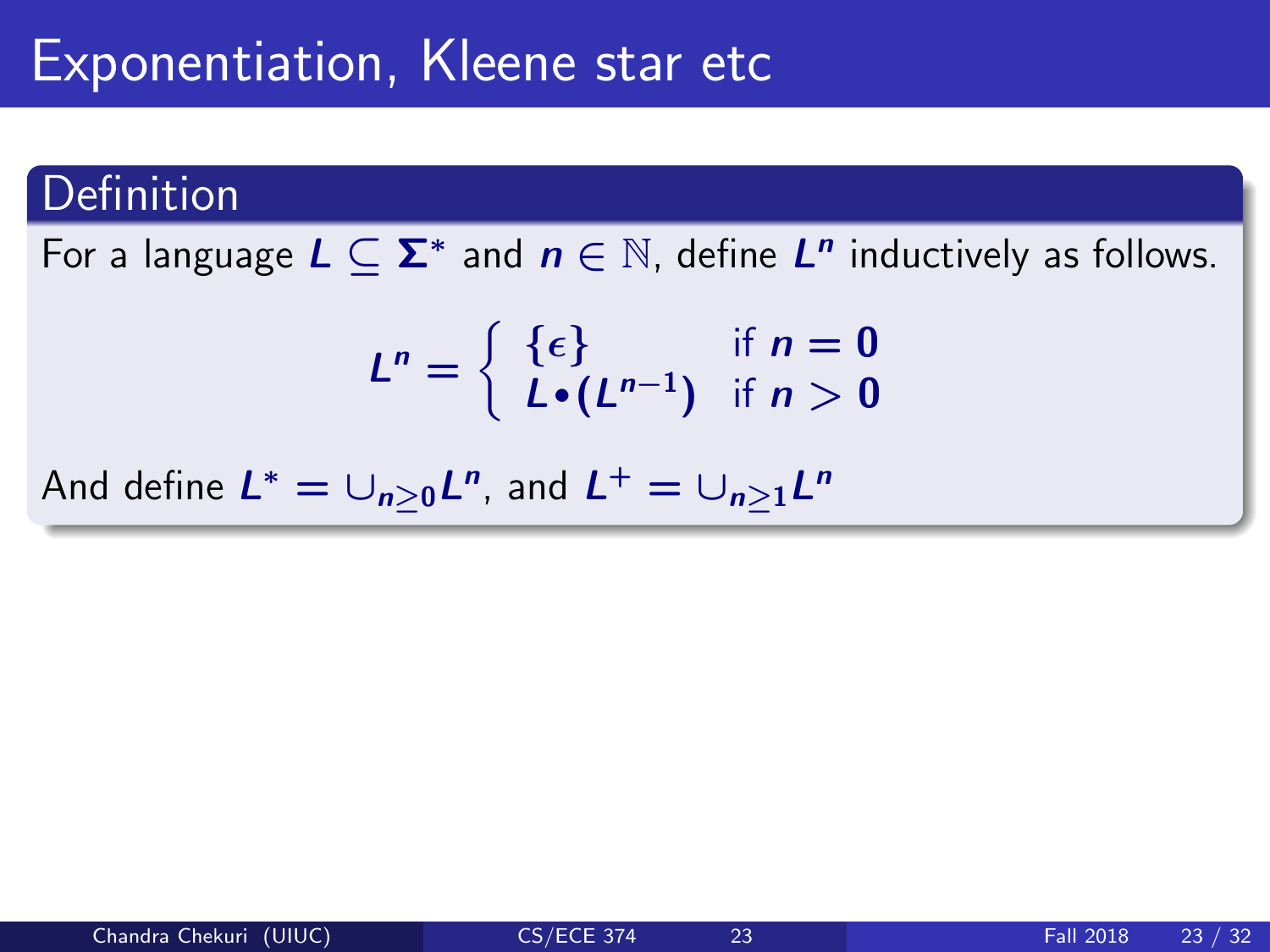### Exercise

### Problem

Answer the following questions taking  $\textsf{A},\textsf{B}\subseteq\{\textsf{0},\textsf{1}\}^*$  .

- **1** Is  $\epsilon = {\epsilon}$ ? Is  $\emptyset = {\epsilon}$ ?
- <sup>2</sup> What is ∅·<sup>A</sup>? What is <sup>A</sup>·∅?
- $\bullet$  What is  $\{\epsilon\}\bullet A$ ? And  $A\bullet \{\epsilon\}$ ?
- If  $|A| = 2$  and  $|B| = 3$ , what is  $|A \cdot B|$ ?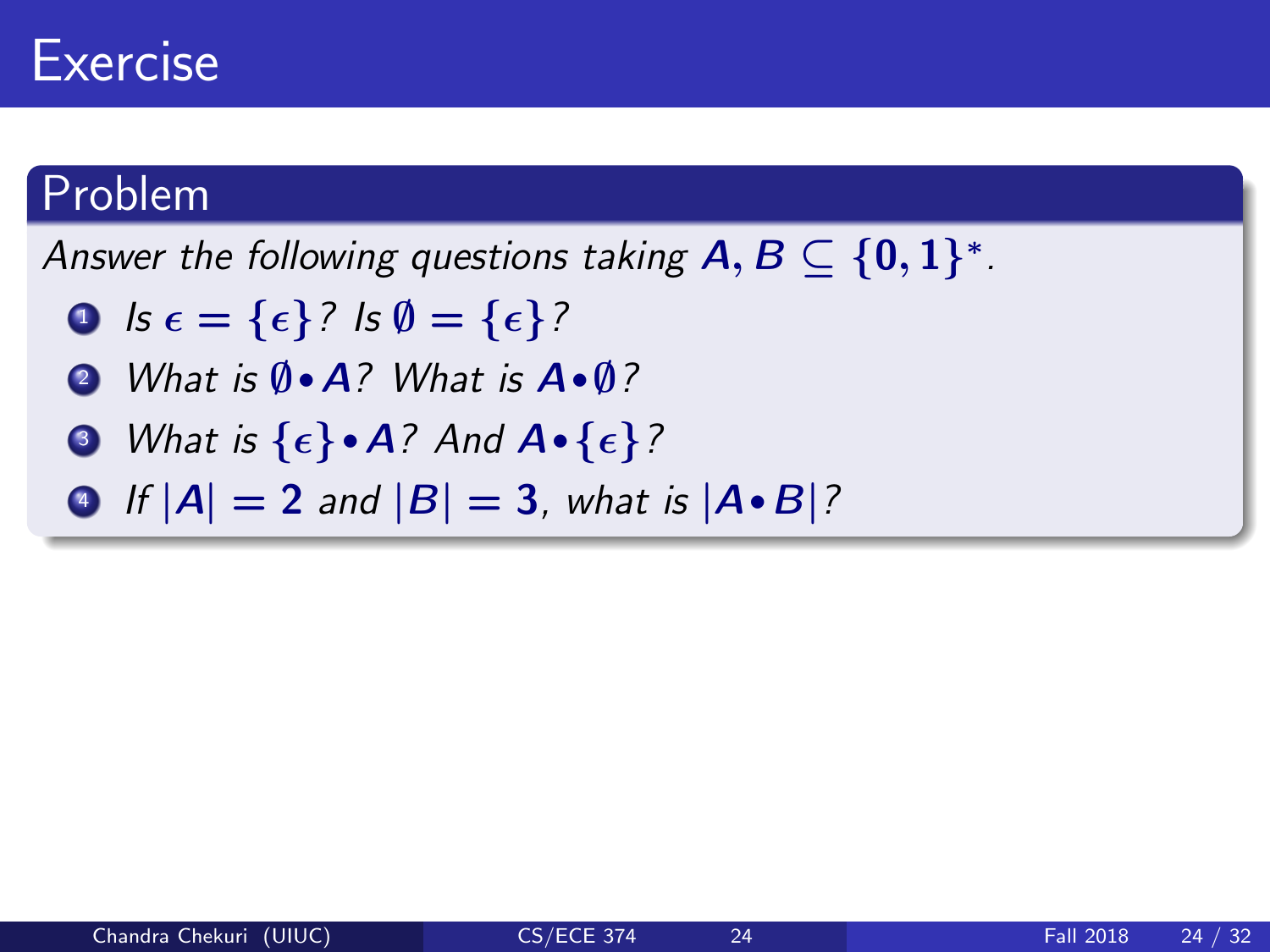### Exercise

### Problem

Consider languages over  $\Sigma = \{0, 1\}$ .

- $\blacksquare$  What is  $\emptyset^0$  ?
- $2$  If  $|L| = 2$ , then what is  $|L^4|$  ?
- $\bullet$  What is  $\emptyset^*, \, \{\epsilon\}^*, \, \epsilon^*$  ?
- <sup>4</sup> For what **L** is **L**<sup>\*</sup> finite?
- $\bullet$  What is  $\emptyset^+$ ,  $\{\epsilon\}^+$ ,  $\epsilon^+$  ?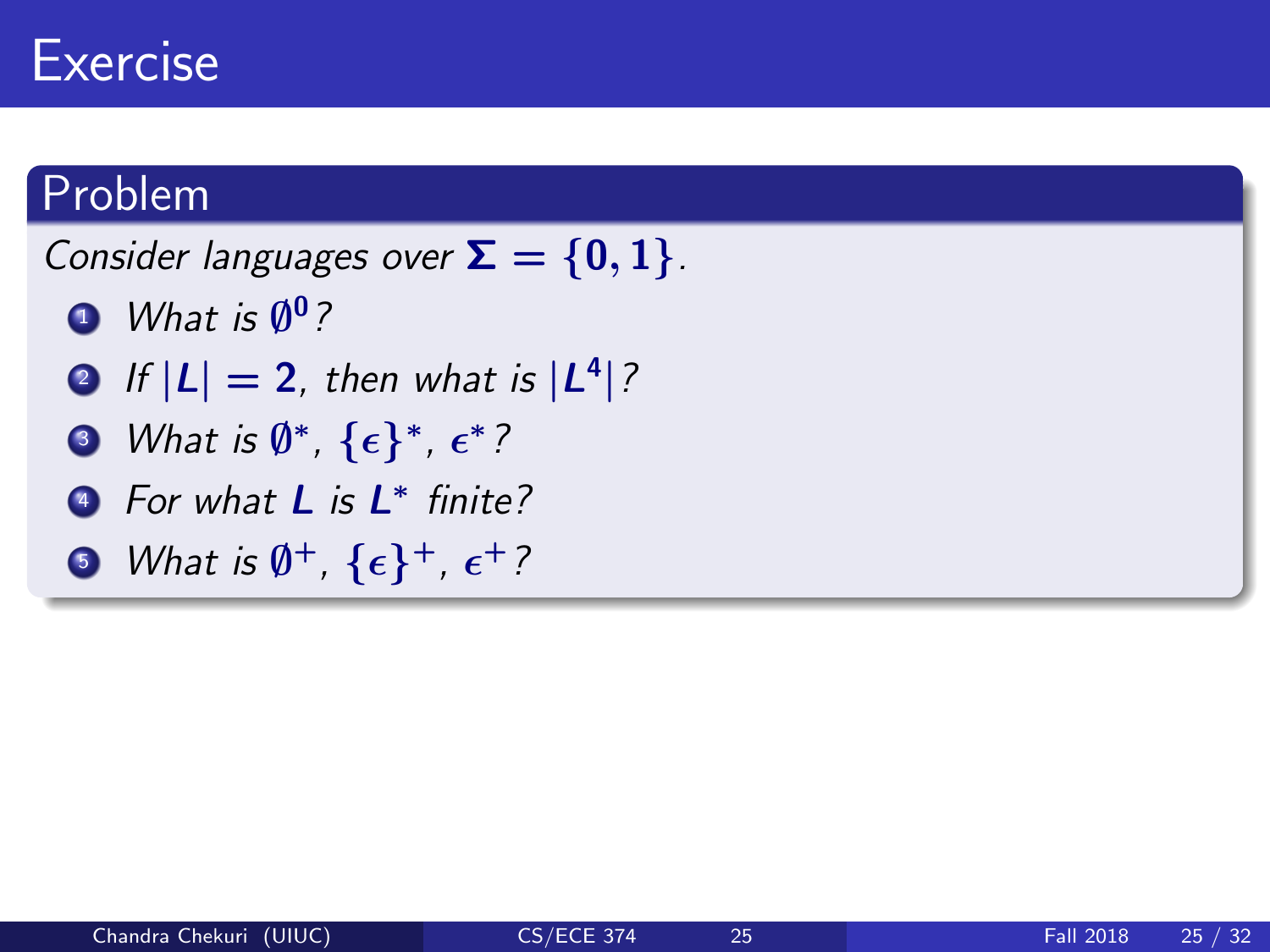What are we interested in computing? Mostly functions.

**Informal defintion:** An algorithm  $\mathcal A$  computes a function  $f:\mathsf{\Sigma}^{*}\to\mathsf{\Sigma}^{*}$  if for all  $w\in\mathsf{\Sigma}^{*}$  the algorithm  $\mathcal A$  on input  $w$ terminates in a finite number of steps and outputs  $f(w)$ .

Examples of functions:

- Numerical functions: length, addition, multiplication, division etc
- Given graph  $G$  and  $s, t$  find shortest paths from  $s$  to  $t$
- Given program  $M$  check if  $M$  halts on empty input
- Posts Correspondence problem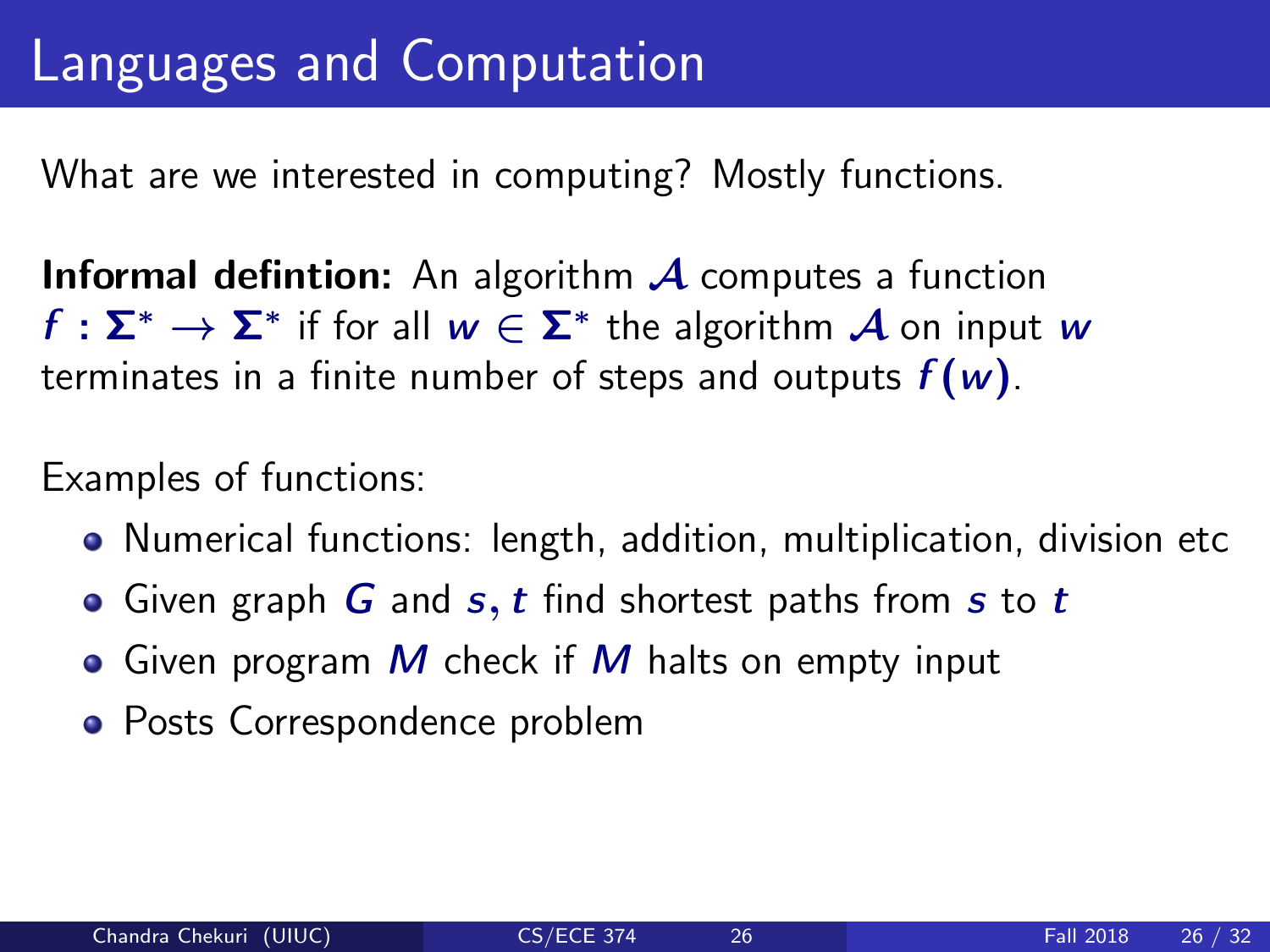### **Definition**

### A function  $f$  over  $\mathbf{\Sigma}^*$  is a boolean if  $f: \mathbf{\Sigma}^* \to \{ \mathbf{0}, \mathbf{1} \}.$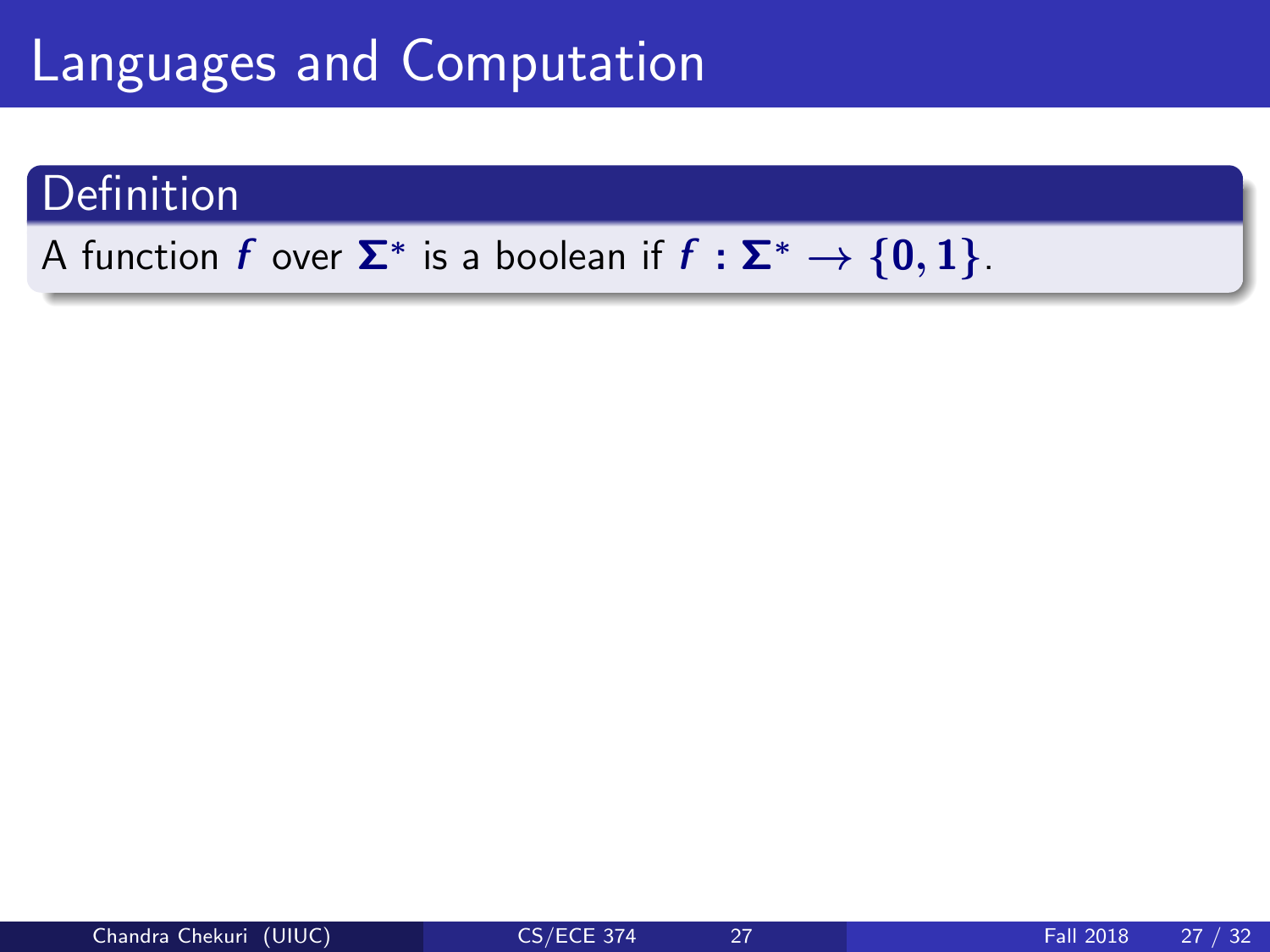### Definition

A function  $f$  over  $\mathbf{\Sigma}^*$  is a boolean if  $f: \mathbf{\Sigma}^* \to \{ \mathbf{0}, \mathbf{1} \}.$ 

Observation: There is a bijection between boolean functions and languages.

• Given boolean function  $f : \Sigma^* \to \{0,1\}$  define language  $L_f = \{ w \in \Sigma^* \mid f(w) = 1 \}$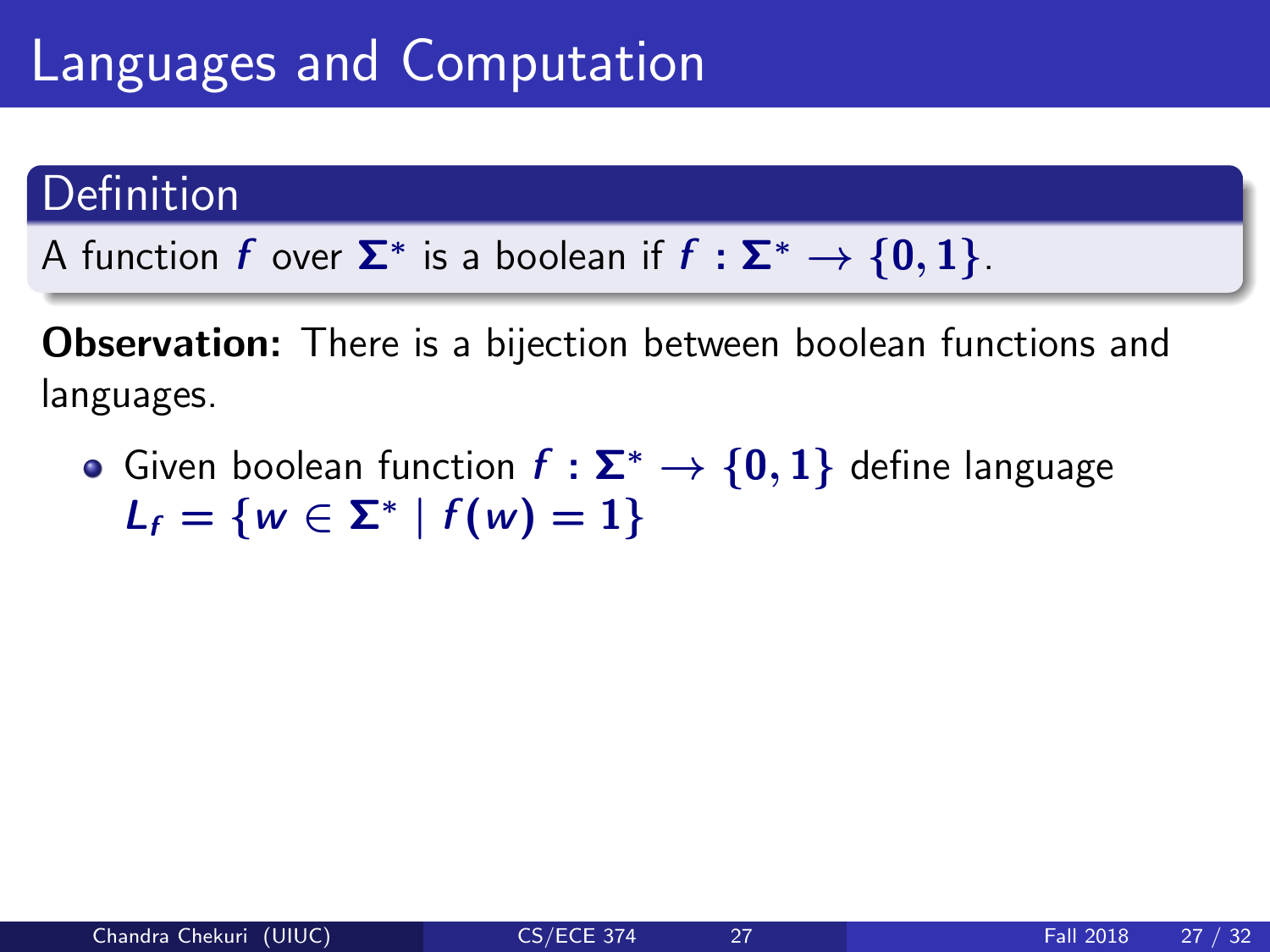### Definition

A function  $f$  over  $\mathbf{\Sigma}^*$  is a boolean if  $f: \mathbf{\Sigma}^* \to \{ \mathbf{0}, \mathbf{1} \}.$ 

**Observation:** There is a bijection between boolean functions and languages.

- Given boolean function  $f : \Sigma^* \to \{0,1\}$  define language  $L_f = \{ w \in \Sigma^* \mid f(w) = 1 \}$
- Given language  $L \subset \Sigma^*$  define boolean function  $f : \Sigma^* \to \{0, 1\}$  as follows:  $f(w) = 1$  if  $w \in L$  and  $f(w) = 0$  otherwise.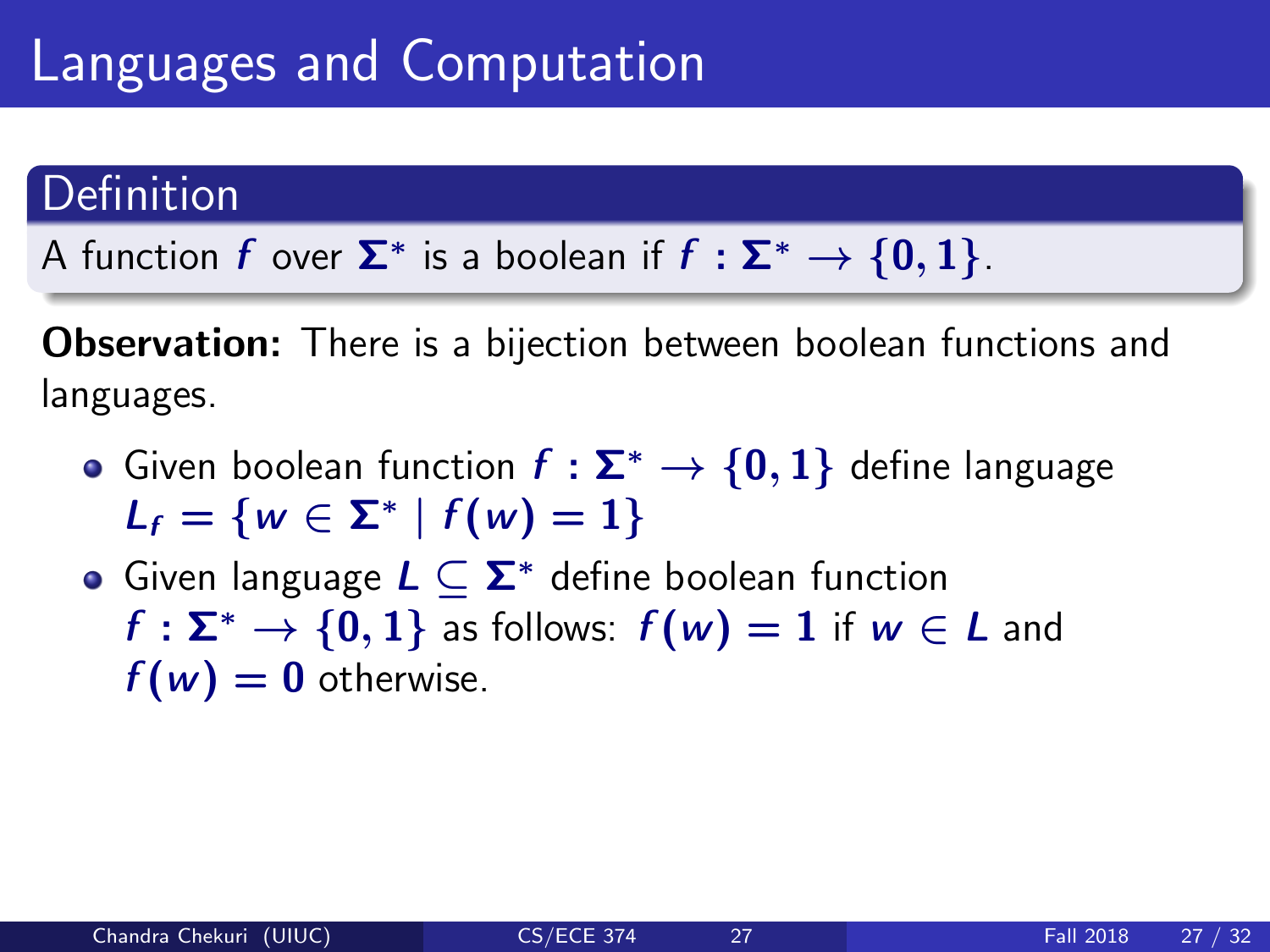### Language recognition problem

### Definition

For a language  $L \subseteq \mathbf{\Sigma}^*$  the language recognition problem associate with  $L$  is the following: given  $w \in \Sigma^*$ , is  $w \in L$ ?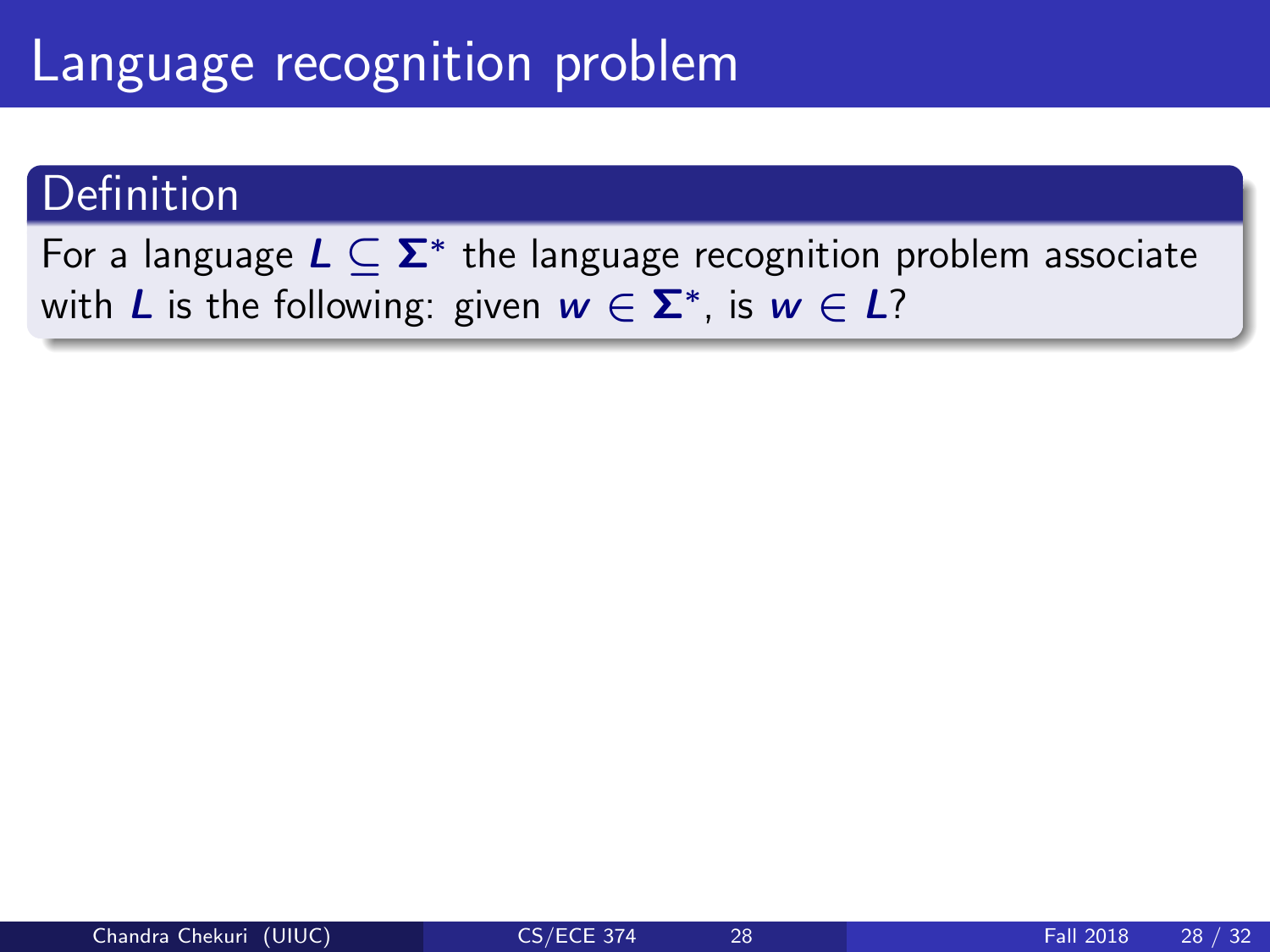### Language recognition problem

### Definition

For a language  $L \subseteq \mathbf{\Sigma}^*$  the language recognition problem associate with  $L$  is the following: given  $w \in \Sigma^*$ , is  $w \in L$ ?

- **•** Equivalent to the problem of "computing" the function  $f_L$ .
- Language recognition is same as boolean function computation
- $\bullet$  How difficult is a function  $f$  to compute? How difficult is the recognizing  $L_f$ ?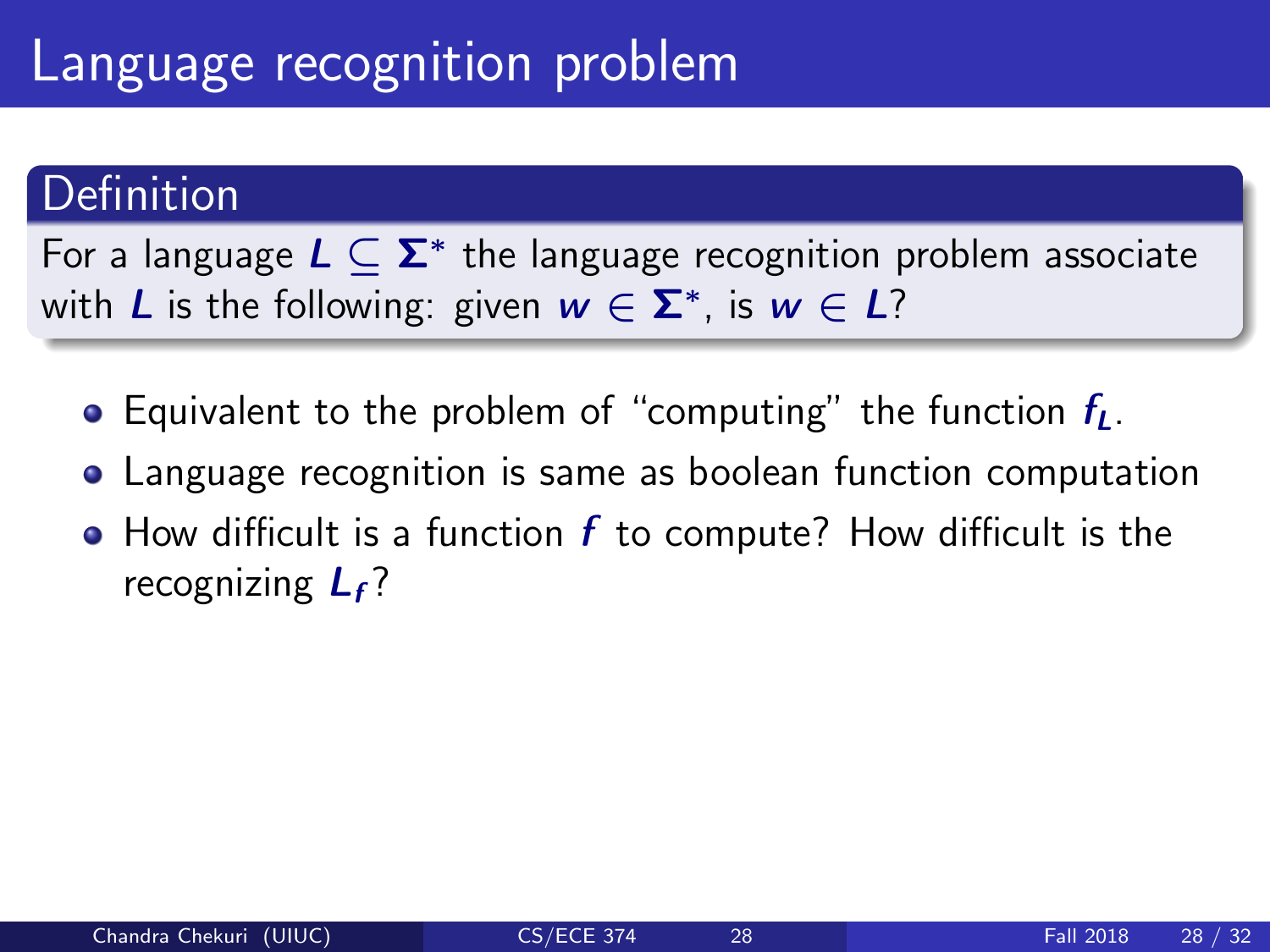### Language recognition problem

### **Definition**

For a language  $L \subseteq \mathbf{\Sigma}^*$  the language recognition problem associate with  $L$  is the following: given  $w \in \Sigma^*$ , is  $w \in L$ ?

- **•** Equivalent to the problem of "computing" the function  $f_L$ .
- Language recognition is same as boolean function computation
- $\bullet$  How difficult is a function  $f$  to compute? How difficult is the recognizing  $L_f$ ?

Why two different views? Helpful in understanding different aspects?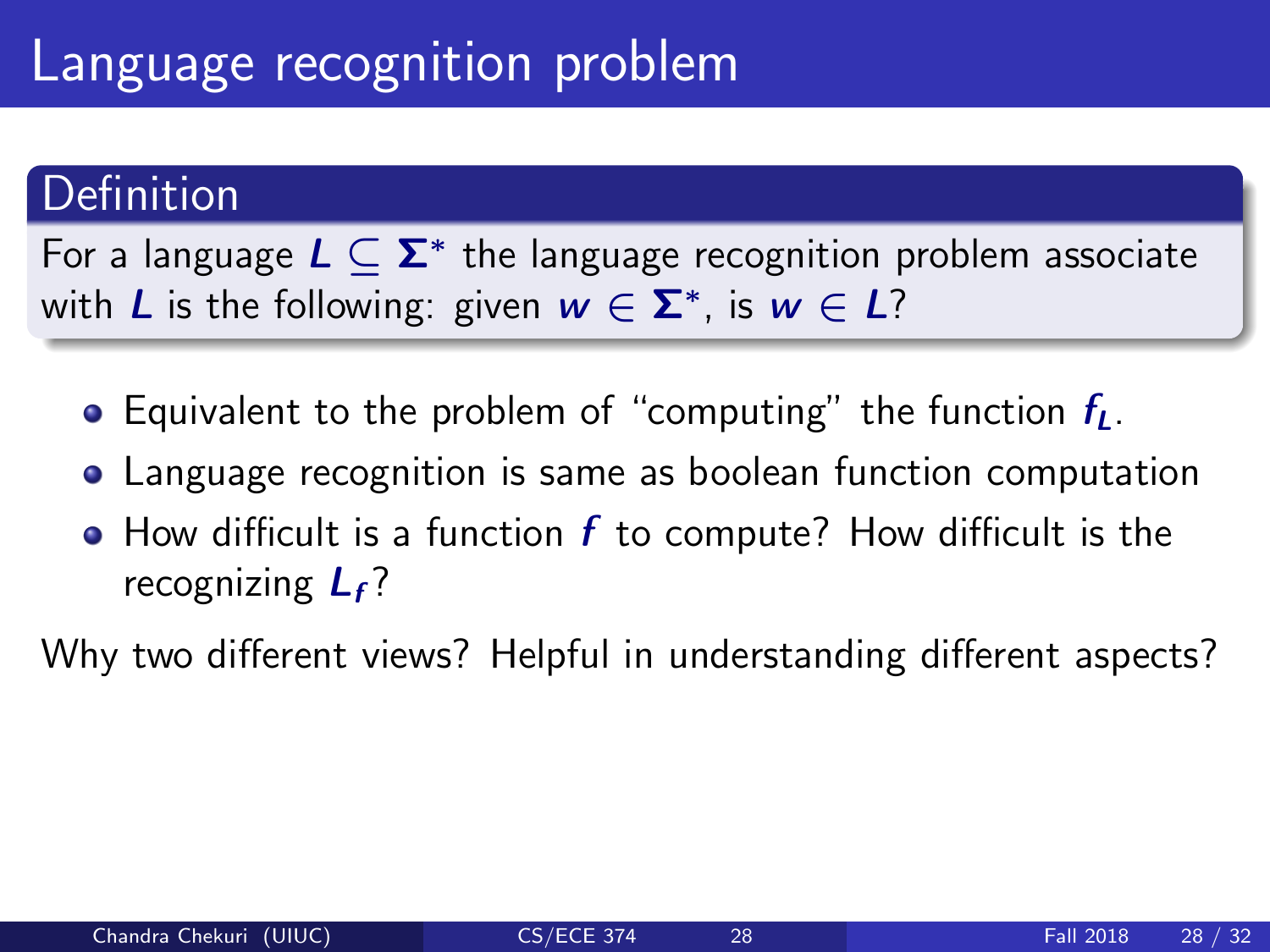#### Recall:

### **Definition**

An set **A** is countably infinite if there is a bijection  $f$  between the natural numbers and A.

### Theorem

 $\mathbf{\Sigma}^{*}$  is countably infinite for every finite  $\mathbf{\Sigma}$ .

The set of all languages is  $\mathbb{P}(\mathsf{\Sigma}^{*})$  the power set of  $\mathsf{\Sigma}^{*}$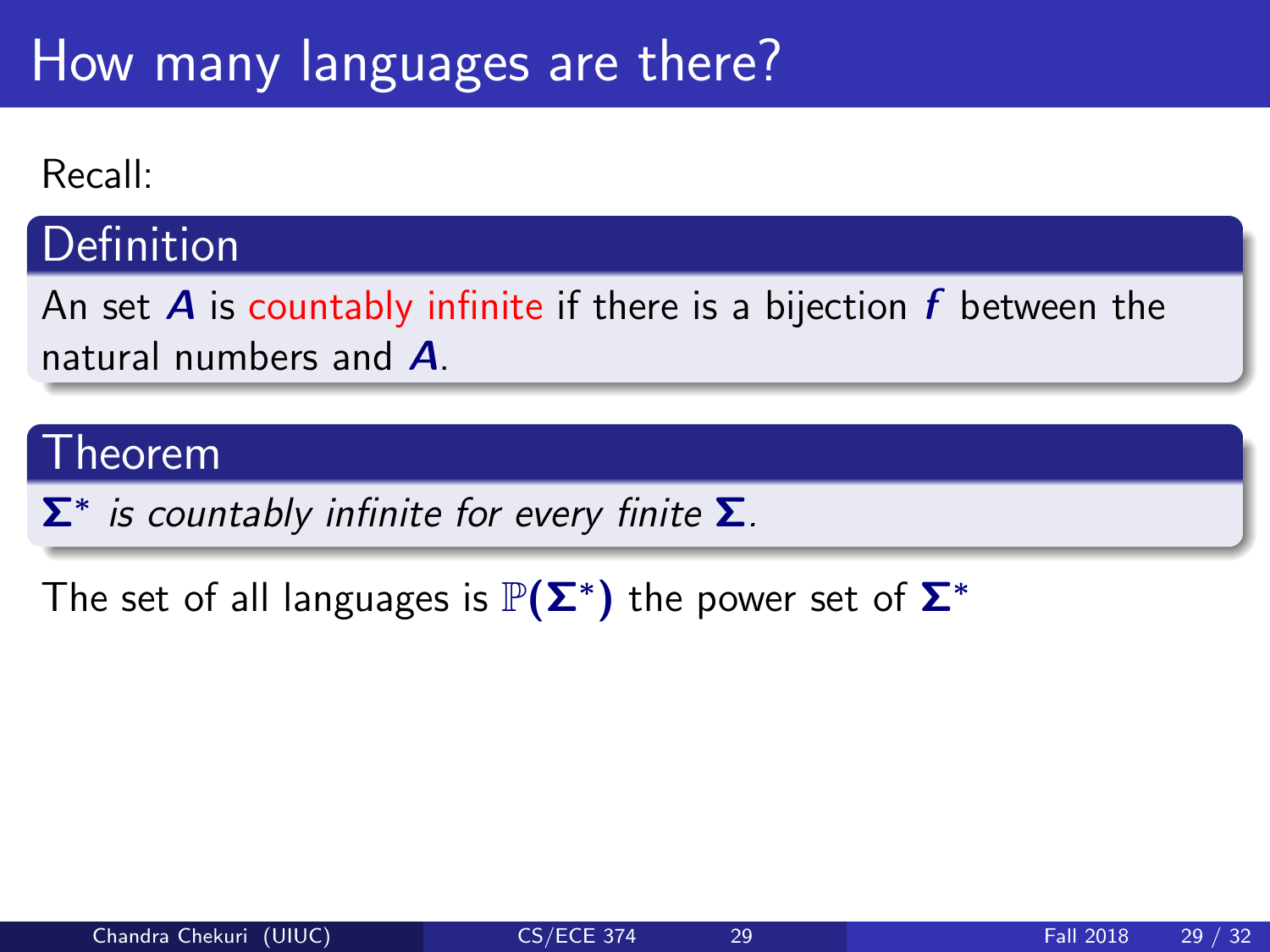#### Recall:

### **Definition**

An set **A** is countably infinite if there is a bijection  $f$  between the natural numbers and **A** 

### Theorem

 $\mathbf{\Sigma}^{*}$  is countably infinite for every finite  $\mathbf{\Sigma}$ .

The set of all languages is  $\mathbb{P}(\mathsf{\Sigma}^{*})$  the power set of  $\mathsf{\Sigma}^{*}$ 

Theorem (Cantor)

 $\mathbb{P}(\mathsf{\Sigma}^*)$  is not countably infinite for any finite  $\mathsf{\Sigma}$ .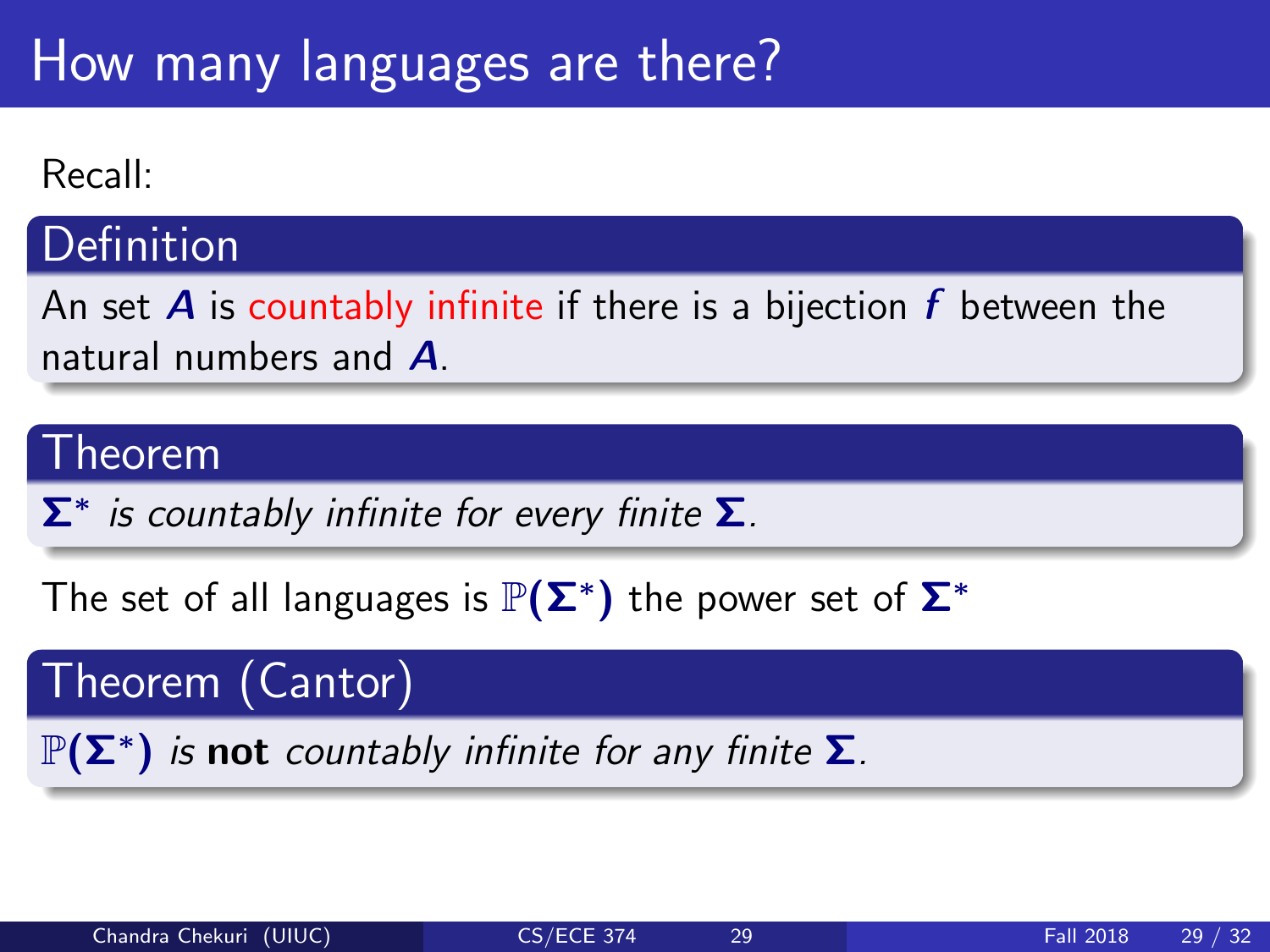## Cantor's diagonalization argument

### Theorem (Cantor)

 $\mathbb{P}(N)$  is not countably infinite.

- Suppose  $\mathbb{P}(\mathbb{N})$  is countable infinite. Let  $S_1, S_2, \ldots$ , be an enumeration of all subsets of numbers.
- $\bullet$  Let  $D$  be the following diagonal subset of numbers.

 $D = \{i \mid i \notin S_i\}$ 

Since  $D$  is a set of numbers, by assumption,  $D = S_j$  for some  $j$ . • Question: Is  $j \in D$ ?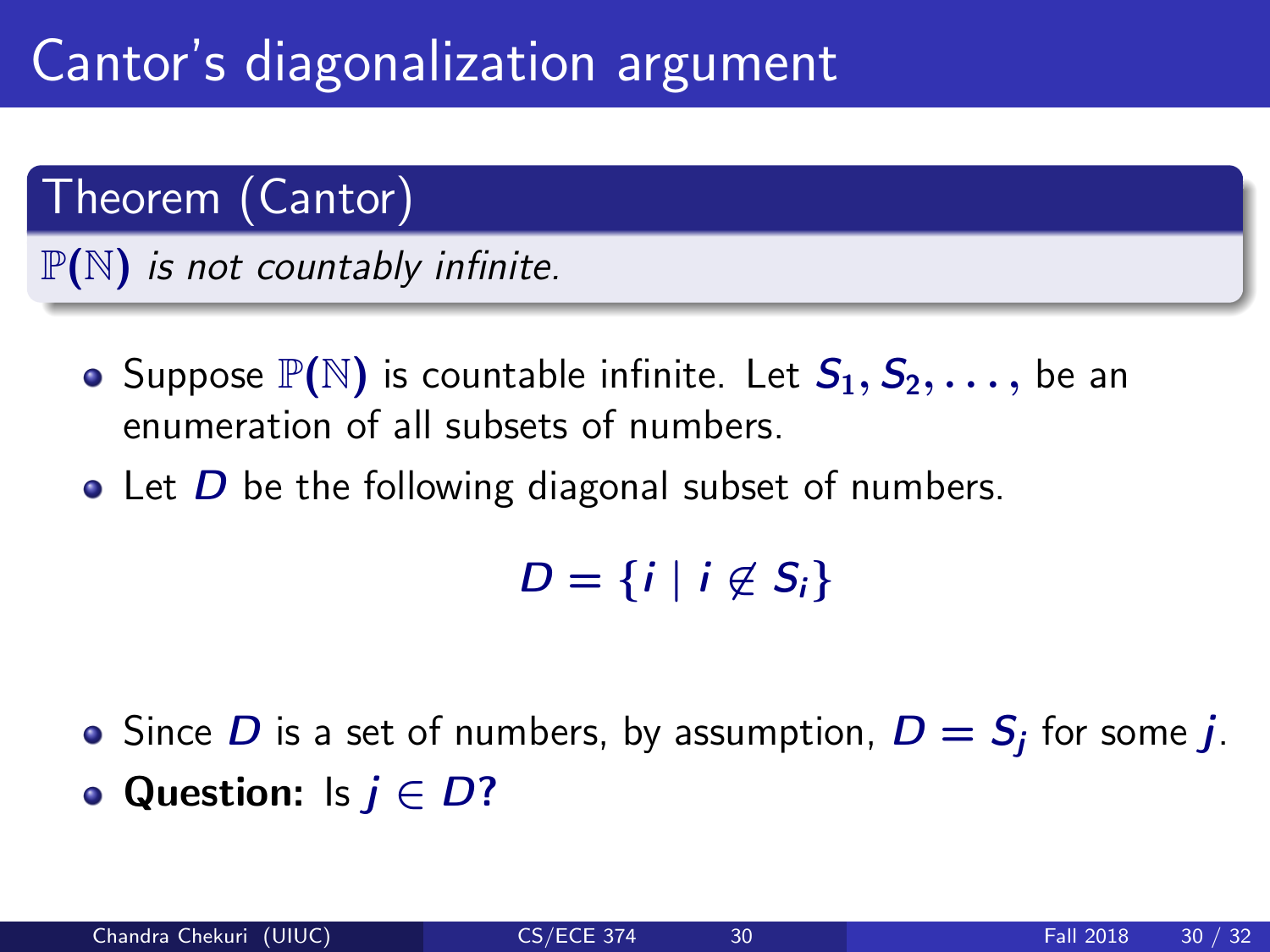## Consequences for Computation

- How many C programs are there? The set of C programs is countably infinite since each of them can be represented as a string over a finite alphabet.
- How many languages are there? Uncountably many!
- Hence some (in fact almost all!) languages/boolean functions do not have any  $C$  program to recognize them.

#### Questions: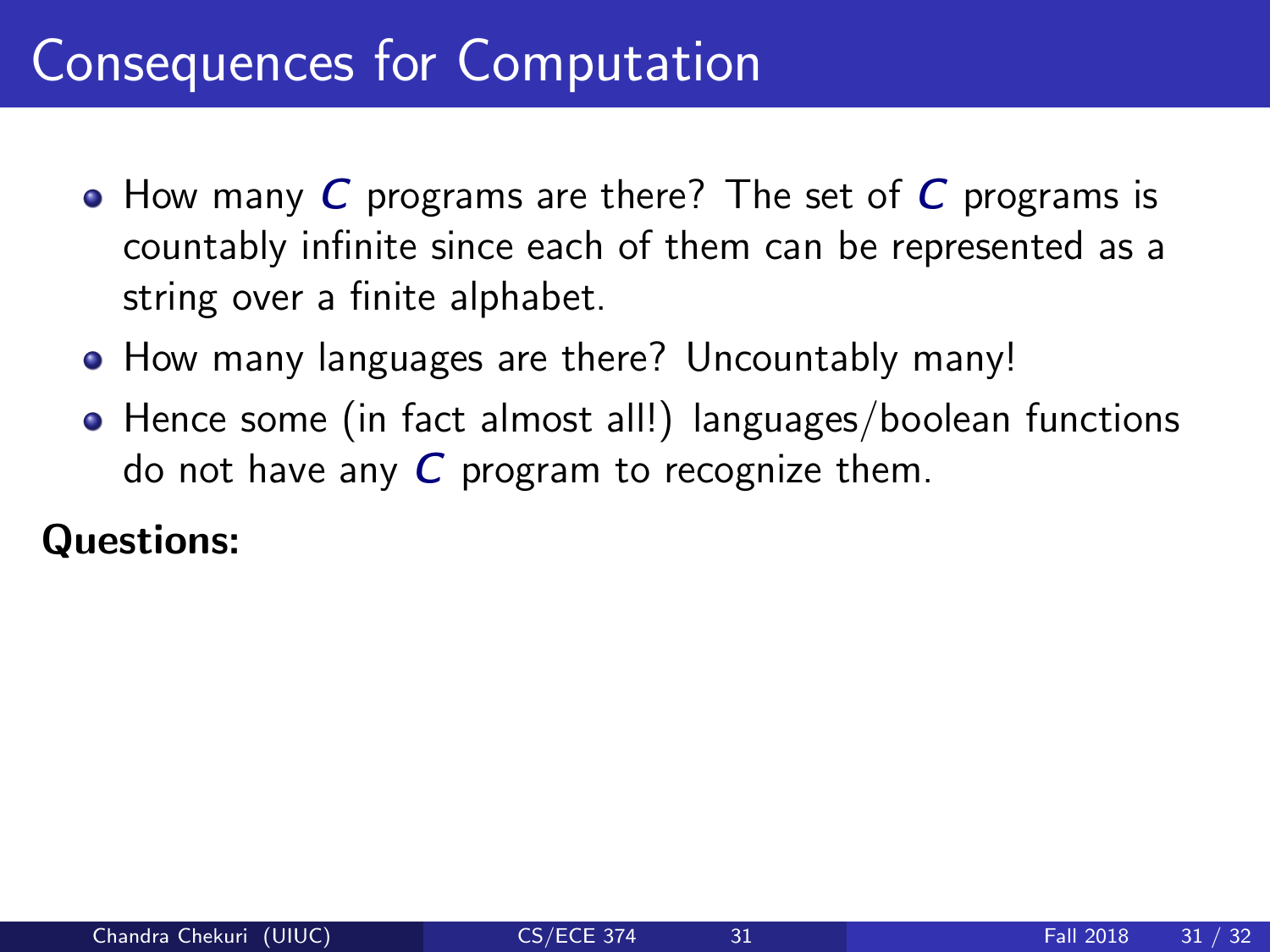## Consequences for Computation

- How many  $C$  programs are there? The set of  $C$  programs is countably infinite since each of them can be represented as a string over a finite alphabet.
- How many languages are there? Uncountably many!
- Hence some (in fact almost all!) languages/boolean functions do not have any  $C$  program to recognize them.

### Questions:

- Maybe interesting languages/functions have  $C$  programs and hence computable. Only uninteresting langues uncomputable?
- Why should C programs be the definition of computability?
- Ok, there are difficult problems/languages. what lanauges are computable and which have efficient algorithms?